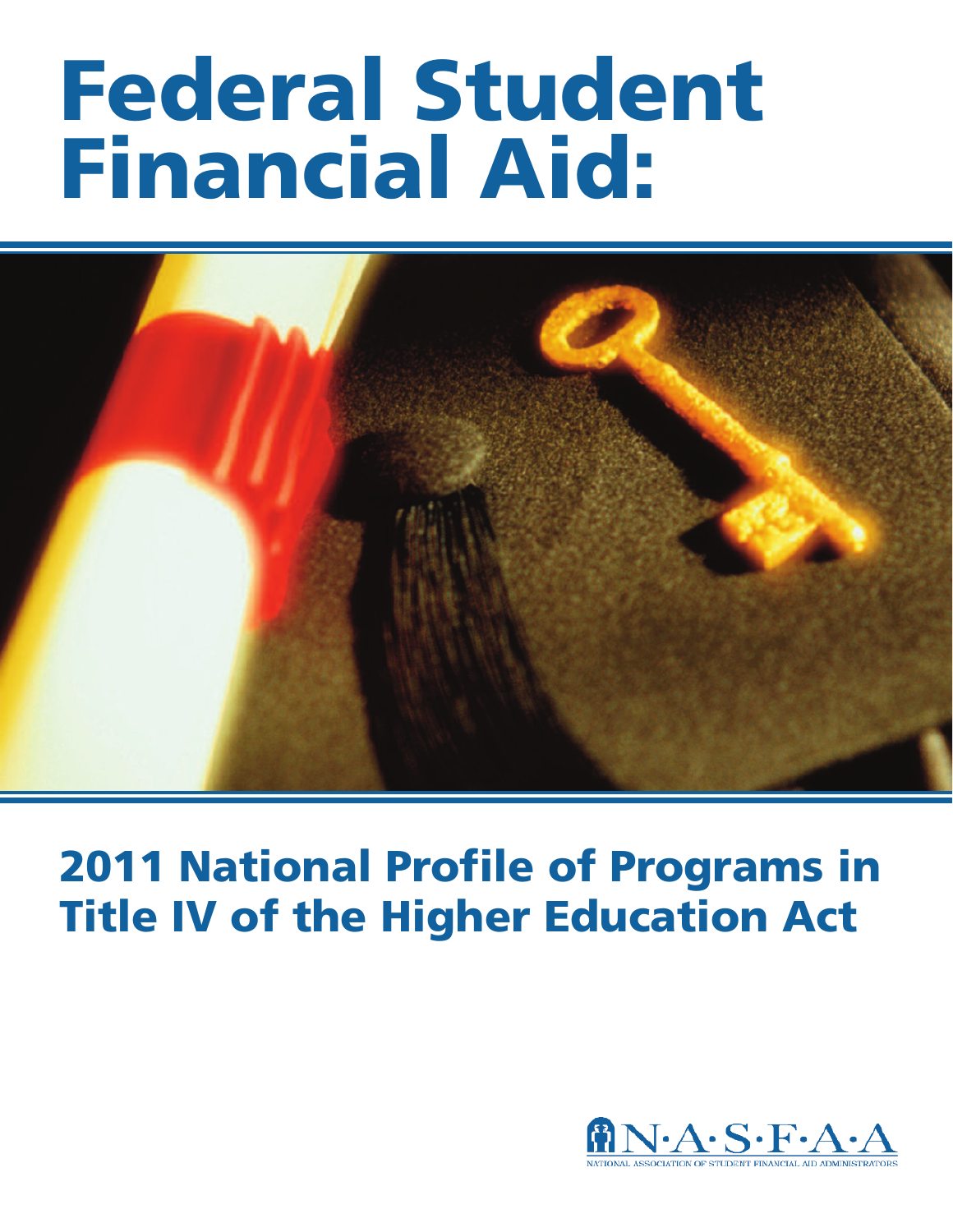| The Federal Family Education Loan Program and William D. Ford Direct Student Loan Program 14 |  |
|----------------------------------------------------------------------------------------------|--|
|                                                                                              |  |
|                                                                                              |  |
|                                                                                              |  |

# **Tables**

| by Family Income Levels, Academic Year 2008-2009                                                         |  |
|----------------------------------------------------------------------------------------------------------|--|
| Educational Opportunity Grants by Family Income Levels, Academic Year 2008-2009                          |  |
| Awards by Family Income Levels, Academic Year 2008-2009                                                  |  |
| Family Income Levels, Academic Year 2008-2009                                                            |  |
| Table 6. Undergraduates Who Received Federal Subsidized Stafford Loans by Family Income Levels, 2007 17  |  |
| Table 7. Undergraduates Who Received Federal Unsubsidized Stafford Loans by Family Income Levels, 200717 |  |
|                                                                                                          |  |
| Table 9. Graduate/Professional Students Who Received Federal PLUS Loans by Income Levels, 2007  18       |  |

# **Figures**

| Inflation-Adjusted Dollars (in Millions), 1999-2000 to 2009-2010                                     |  |
|------------------------------------------------------------------------------------------------------|--|
| Figure 3. Maximum Pell Grant Award in Current and Inflation-Adjusted Dollars, 1999-2000 to 2010-2011 |  |
|                                                                                                      |  |
| Inflation-Adjusted Dollars (in Millions), 999-2000 to 2009-2010                                      |  |
|                                                                                                      |  |
| Dollars (in Millions), 1999-2000 to 2009-2010                                                        |  |
|                                                                                                      |  |
| Dollars (in Millions), 1999-2000 to 2009-2010                                                        |  |
|                                                                                                      |  |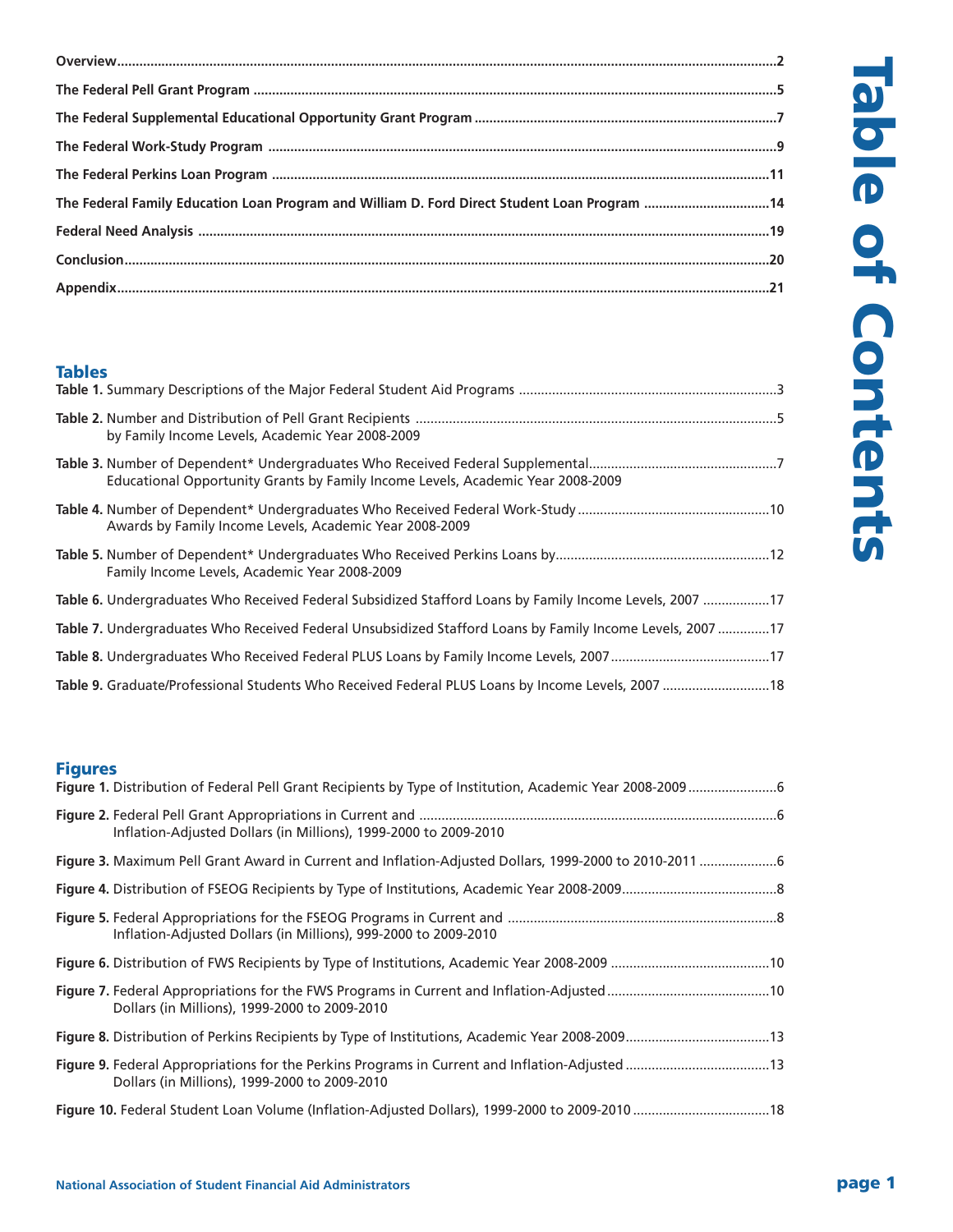As college costs have soared and the U.S. economy struggles to move out of the recession, more and more Americans have relied on federal student financial assistance programs to help them meet their postsecondary expenses. Data from the Federal Student Aid (FSA), an office of the U.S. Department of Education (ED), show that the number of students applying for federal financial assistance rose from around 12.9 million in 2006-2007 to nearly 19.5 million in 2010-2011.

From 1999-2000 to 2009-2010, the total amount of Title IV federal financial aid awarded to students jumped from \$62.1 billion to an estimated \$146.5 billion, an increase of 136%. The major federal aid programs, authorized under Title IV of the Higher Education Act (HEA), accounted for 71% of the \$208 billion in total financial aid received by college students.

However, despite the increasing importance of federal aid programs, the majority of Americans have little knowledge of the Title IV programs or the process they need to follow to apply for these funds. At the same time, members of Congress have been debating the best ways to reform and strengthen the federal aid programs.

It is important that Congress and the general public understand these programs and the students they serve. To help increase knowledge of these vital programs, the National Association of Student Financial Aid Administrators (NASFAA) has produced a document titled, *Federal Student Financial Aid: 2011 National Profile of Programs in Title IV of the Higher Education Act.* This *National Profile* provides detailed information about each of the programs authorized under Title IV of the HEA, including:

- descriptions of the federal student aid programs;
- recent trends in federal program appropriations;
- income levels of students and families who receive aid; and
- a description of the federal student aid application process.

Table 1 provides a brief summary of the programs authorized by Title IV and information about recipients and federal funding trends.

The information used for the *National Profile* is the latest data available from the U.S. Department of Education and The College Board. In some instances, the most recent funding data were for the 2009- 2010 fiscal year and recipient data were for the 2007-2008 academic year.

In additional to the Title IV programs, college students and their families may qualify for financial assistance from other federal sources, such as Coverdell Education Savings Accounts, tuition tax credits, tax-advantaged education savings accounts, and grants and loans from other federal programs. While these other sources are important, they are not included in this report because the bulk of the federal funds provided to college students and their families is provided through programs authorized by Title IV of the HEA.

We hope this information is helpful to you. NASFAA also has produced other publications that help students and families find ways to pay for postsecondary education. One beneficial resource is the Students, Parents, and [Counselors](http://www.nasfaa.org/students/About_Financial_Aid.aspx) portion of our website (http://www.nasfaa.org/students/ About\_Financial\_Aid.aspx). Please contact us if we can provide any additional information to you. You may reach Megan McClean, NASFAA's Director of Policy & Federal Relations at (202) 785-6942.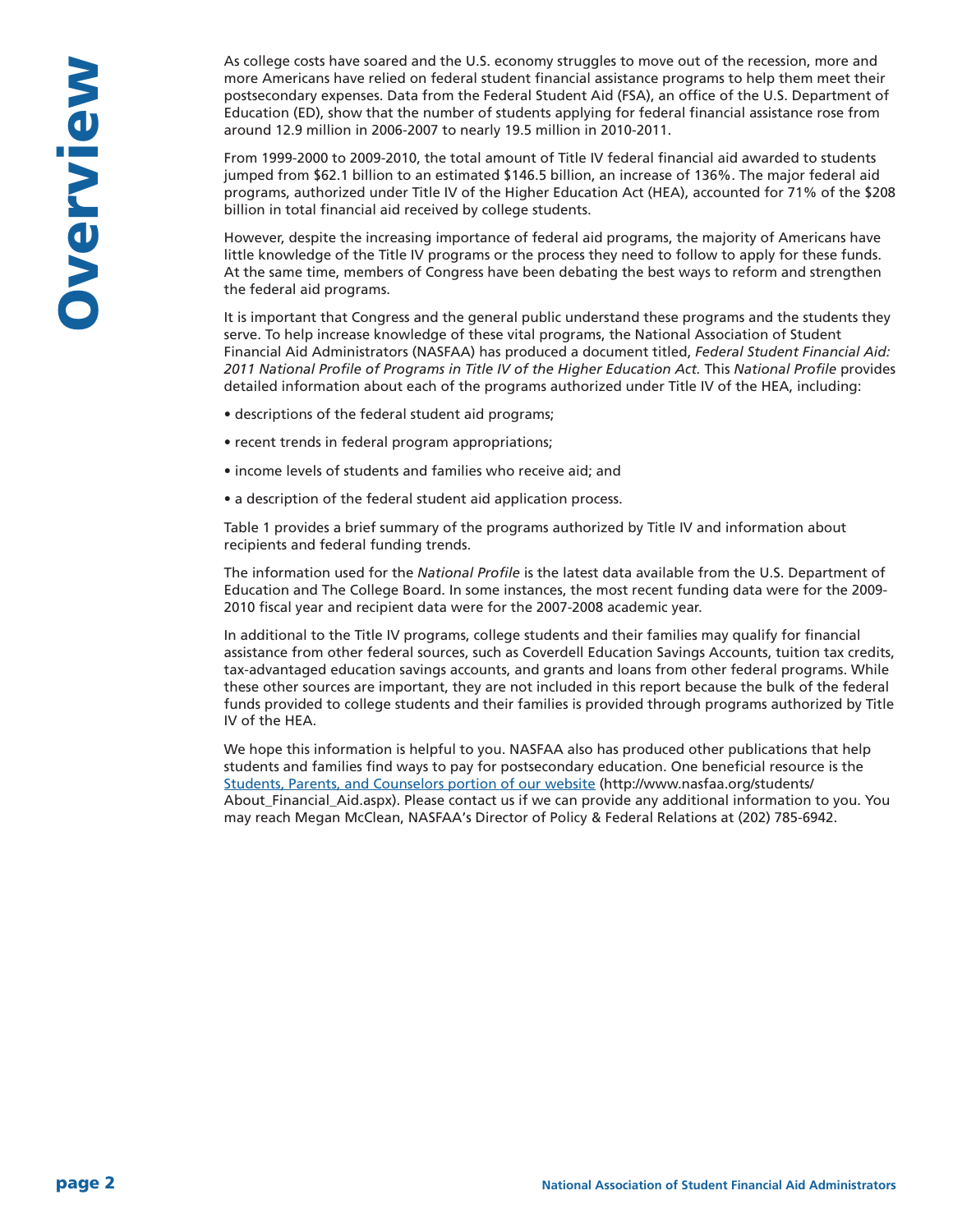# **Table 1. Summary Descriptions of the Major Federal Student Aid Programs**

| <b>Program Name</b>                                                                   | <b>Program Description</b>                                                                                                                                                                                                                                                                                                                                                                                                                                                                                                                                                                 | <b>Number of Recipients</b><br>and Average Awards                                                                                                                                                              | <b>Estimated Funds for</b><br><b>Academic Year 2010-2011</b>                                                                                             |
|---------------------------------------------------------------------------------------|--------------------------------------------------------------------------------------------------------------------------------------------------------------------------------------------------------------------------------------------------------------------------------------------------------------------------------------------------------------------------------------------------------------------------------------------------------------------------------------------------------------------------------------------------------------------------------------------|----------------------------------------------------------------------------------------------------------------------------------------------------------------------------------------------------------------|----------------------------------------------------------------------------------------------------------------------------------------------------------|
| <b>Federal Pell</b><br><b>Grants</b>                                                  | Provides grants to low-<br>income undergraduates with<br>the greatest demonstrated<br>financial need. The 2011-2012<br>maximum award is \$5,550;<br>minimum award is \$555.                                                                                                                                                                                                                                                                                                                                                                                                                | Approximately 6.2<br>million recipients in 2008-<br>2009. Average award was<br>\$2,971. About 74% of<br>recipients had family<br>income below \$30,000.<br>Median family income of<br>recipients was \$16,300. | Federal appropriation of<br>\$22.8 billion (including<br>both discretionary and<br>mandatory funds) in<br>2010-2011.                                     |
| Federal<br>Supplemental<br><b>Educational</b><br>Opportunity<br><b>Grants (FSEOG)</b> | Provides grants to low-<br>income undergraduates with<br>the greatest demonstrated<br>financial need. Maximum<br>award is \$4,000; minimum<br>award is \$100. Priority must<br>be given to students who<br>receive Federal Pell Grants,<br>and awards must be made<br>first to students who have the<br>lowest expected family<br>contributions. Institutions<br>must contribute at least 25%<br>of FSEOG funding.                                                                                                                                                                         | Approximately 1.5<br>million recipients in 2008-<br>2009. Average award was<br>\$716. Median family<br>income of recipients was<br>\$14,200.                                                                   | Federal appropriation of<br>\$757.5 million.                                                                                                             |
| <b>Federal Work-</b><br><b>Study (FWS)</b>                                            | Provides part-time jobs to<br>financially needy<br>undergraduate and<br>graduate/professional<br>students. Jobs must, to the<br>best extent possible, be<br>related to students' academic<br>or career goals. Institutions<br>must generally contribute at<br>least 25% of their federal<br>program allocations.                                                                                                                                                                                                                                                                           | Approximately 678,000<br>recipients in<br>2008-2009. The average<br>award was \$1,642. 43%<br>of the undergraduate<br>recipients had family<br>incomes below \$42,000.                                         | Federal appropriation of<br>\$980.5 million.                                                                                                             |
| <b>Federal Perkins</b><br>Loans                                                       | Distributes low-interest loans<br>(5%) to undergraduate and<br>graduate/professional<br>students with financial need;<br>priority is given to those with<br>exceptional need. Borrowing<br>is subject to annual and<br>aggregate loan limits.<br>Borrowers usually repay the<br>loans directly to their<br>postsecondary institutions;<br>repayments are used to make<br>new loans. Institutions match<br>33% of their federal program<br>allocations. Loan repayments<br>may be cancelled for<br>borrowers who perform<br>certain volunteer, military,<br>health care, or other services. | Approximately 488,000<br>recipients in 2009-2010.<br>Average award was<br>\$1,968. Median family<br>income of undergraduate<br>recipients was \$35,400.                                                        | No federal appropriation<br>for new loans since<br>FY2006. New loans made<br>for 2010-2011 total \$970<br>million from institutions'<br>revolving funds. |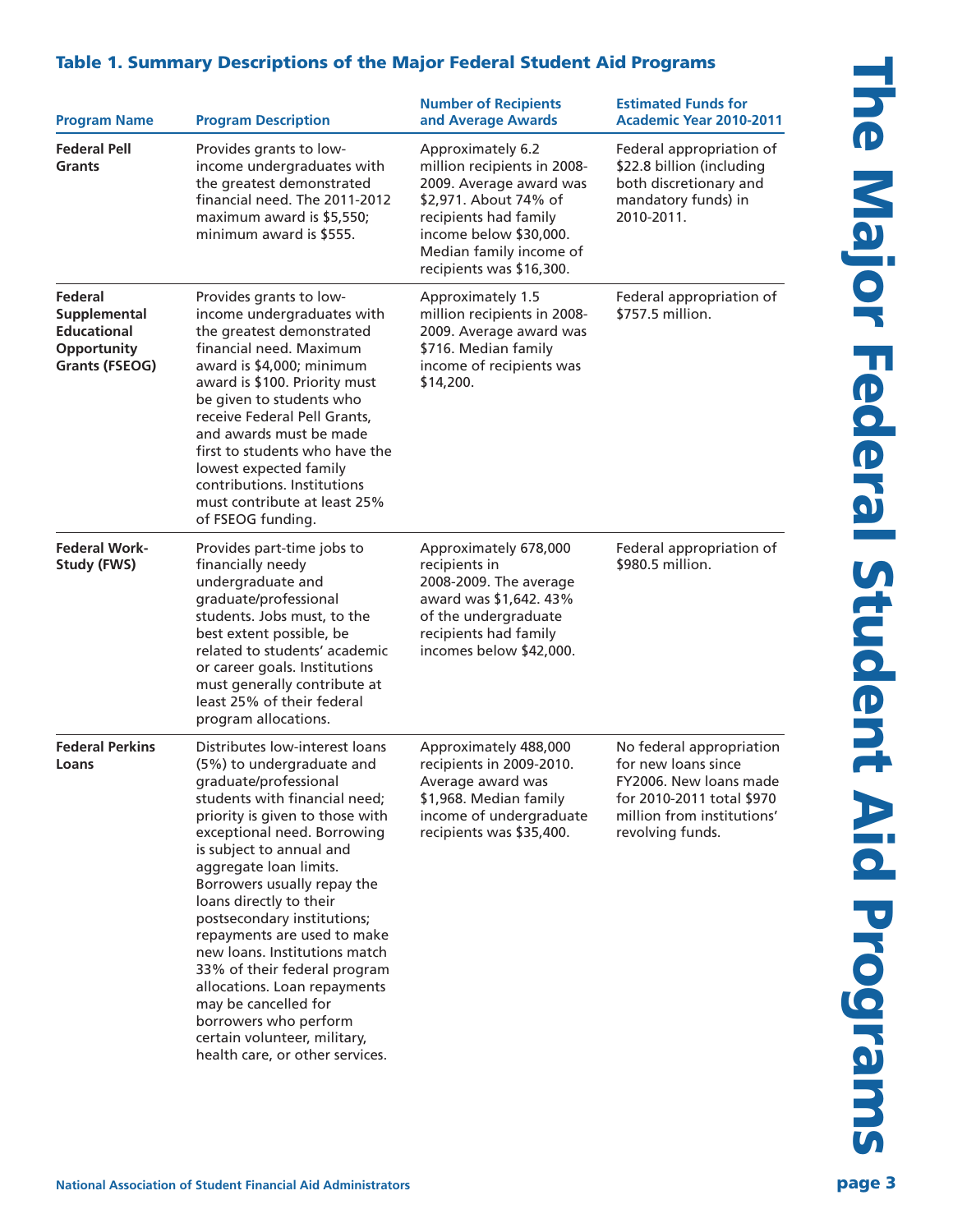# **Table 1. Summary Descriptions of the Major Federal Student Aid Programs (Continued)**

| <b>Program Name</b>                                           | <b>Program Description</b>                                                                                                                                                                                                                                                                                                                                                                                                                                                                                                                                                                                                                                             | <b>Number of Recipients</b><br>and Average Awards                                                                                                                                                                                                                                                                                                                                   | <b>Estimated Funds for</b><br><b>Academic Year 2010-2011</b>                                                                                                                   |
|---------------------------------------------------------------|------------------------------------------------------------------------------------------------------------------------------------------------------------------------------------------------------------------------------------------------------------------------------------------------------------------------------------------------------------------------------------------------------------------------------------------------------------------------------------------------------------------------------------------------------------------------------------------------------------------------------------------------------------------------|-------------------------------------------------------------------------------------------------------------------------------------------------------------------------------------------------------------------------------------------------------------------------------------------------------------------------------------------------------------------------------------|--------------------------------------------------------------------------------------------------------------------------------------------------------------------------------|
| <b>Direct Subsidized</b><br><b>Stafford Loans</b>             | Provides low-interest loans to<br>financially needy<br>undergraduate and<br>graduate/professional<br>students. Interest on the loans<br>is paid by the government<br>while borrowers are in school.<br>Borrowing is subject to annual<br>and aggregate loan limits.<br>Borrowers begin repaying<br>loans six months after ceasing<br>at least half-time enrollment<br>in postsecondary education,<br>unless borrower qualifies for<br>deferment. Cancellation of<br>loans is available for<br>employment in certain<br>designated fields, under<br>certain conditions.                                                                                                 | Approximately 8.9<br>million borrowers in<br>2009-2010. Average loan<br>of \$3,556 for<br>undergraduate students<br>and \$7,171 for graduate<br>students. Median family<br>income of<br>undergraduate<br>recipients was \$30,500.                                                                                                                                                   | Total loan volume for<br>2009-10 was \$36.7 billion<br>(Note: 2010-2011 was<br>unknown at time of<br>press, May 2011).                                                         |
| <b>Direct</b><br><b>Unsubsidized</b><br><b>Stafford Loans</b> | Provides low-interest loans to<br>undergraduate and<br>graduate/professional<br>students. Loans are provided<br>regardless of borrowers'<br>income or financial need.<br>Recipients are charged<br>interest on the loans while<br>they are in school. Borrowing<br>is subject to annual and<br>aggregate loan limits; limits<br>are higher for independent<br>students. Unless borrower<br>qualifies for deferment, loan<br>repayment begins six months<br>after borrowers cease at least<br>half-time enrollment in<br>postsecondary education.<br>Cancellation of loans is<br>available for employment in<br>certain designated fields,<br>under certain conditions. | Approximately 8.5<br>million recipients in<br>2009-2010. Average loan<br>of \$4,165 for<br>undergraduate students<br>and \$11,028 for<br>graduate students. The<br>median family income of<br>undergraduate<br>recipients was \$34,900.                                                                                                                                             | Students borrowed a<br>total of \$44.7 billion in<br>2009-2010 (Note: 2010-<br>2011 was unknown at<br>time of press, May 2011).                                                |
| <b>Direct PLUS Loans</b>                                      | Provides loans to (1) the<br>parents of dependent<br>undergraduates, as defined by<br>HEA, and (2) graduate and<br>professional students.<br>Borrowers may obtain loans<br>up to the full amount of the<br>cost of education, minus any<br>aid students receive from<br>other sources. Loans are<br>provided regardless of<br>income, but borrowers must<br>pass a credit check or obtain<br>an endorser. Student<br>borrowers must first have<br>eligibility for Stafford loans<br>determined.                                                                                                                                                                        | In 2007-2008,<br>approximately 790,600<br>parents received PLUS.<br>The average loan was<br>\$10,753. The median<br>family income of<br>borrowers was \$78,500.<br>In the same academic<br>year, an estimated<br>150,000 graduate /<br>professional students<br>borrowed an average<br>\$15,500 in Grad PLUS<br>loans. The median<br>income for graduate<br>borrowers was \$15,000. | PLUS borrowers (parents<br>and graduate/<br>professional students)<br>received \$14.2 billion in<br>2009-2010 (Note: 2010-<br>2011 was unknown at<br>time of press, May 2011). |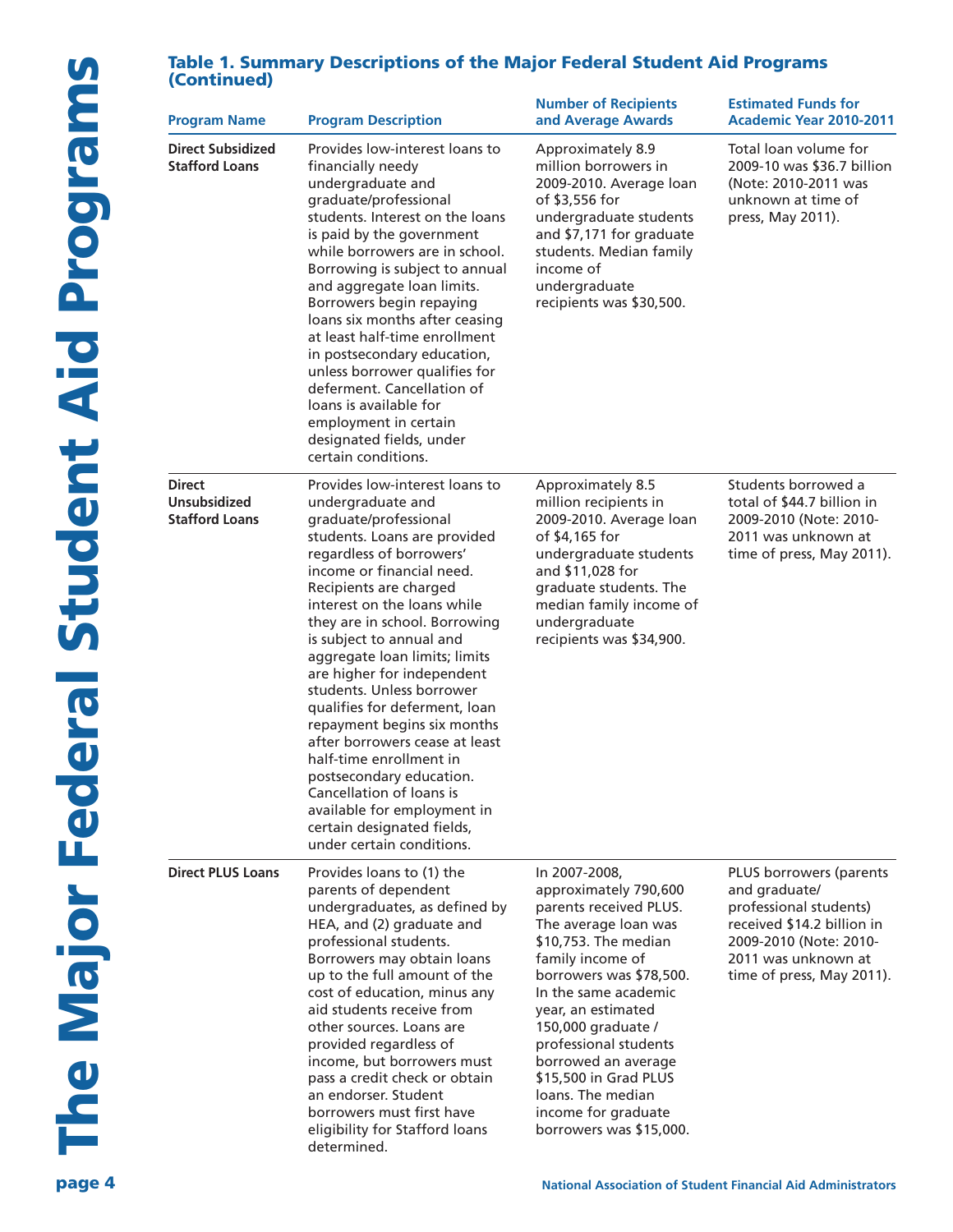# **Program Description**

The Federal Pell Grant Program provides grants to financially needy undergraduate students to help pay the costs of attending postsecondary institutions (in very limited circumstances, post-baccalaureate students in teacher education programs may also qualify for aid). Pell Grants are the "foundation" of federal student aid programs. Students must apply for a Federal Pell Grant before their eligibility for other federal student aid programs is determined. Each academic year, Congress, during the appropriations process, establishes the minimum and maximum Pell Grant award levels. In academic year 2010-2011, awards ranged from \$555 to \$5,550. The amounts students receive are based on their educational costs, family income, assets, and other factors determined when students apply for financial aid.

Two award rules dictate the amount each student receives. The first, the *need rule*, subtracts students' estimated amount they and their families can afford to pay for educational expenses (based on their income, assets, and other information collected when students apply for financial aid) from their total educational costs.

The second, the *entitlement rule*, subtracts the estimated amounts students and their families can afford to pay from the Federal Pell Grant maximum award. Each eligible recipient receives the *lower* amount of the two awards based on these award rules.

# **Recipient Information**

In academic year 2008-20091 (the most recent year of available data), approximately 6.2 million undergraduates from low-income families received Federal Pell Grants, with an average award of \$2,971. According to ED's most recent *Pell Grant End of Year Report*, 74% of the Federal Pell Grant recipients in 2008- 2009 came from families with annual income of \$30,000 or less (see Table 2). The median family income of students who received Pell Grants was just \$16,300 in 2007-20082 (the most recent year of available data), according to ED's *National Postsecondary Student Aid Study* (NPSAS:08).

Federal Pell Grant recipients attend a wide variety of postsecondary institutions. In 2008-2009, nearly 62% of the recipients attended two-year and four-year public colleges and universities; 13% were enrolled at four-year private colleges and universities; and 24% attended proprietary (private, for-profit) institutions (see Figure 1).

Over the past ten years, the number of Federal Pell Grant recipients has increased by 37%, and the average award has grown by 29% in inflation-adjusted value, according to The College Board's *Trends in Student Aid Report, 2010.*

# **Funding Information**

In FY 20103, the appropriation for Federal Pell Grants was \$22.8 billion—this included both discretionary and mandatory funding. These funds were used to provide awards for close to 9 million low-income undergraduates during the 2010-2011 academic year. From 1999-2000 to 2009-2010, total Federal Pell Grant funds awarded to students grew 203% in inflation-adjusted value (see Figure 2). The maximum Pell Grant has risen from \$3,125 to \$5,550, which is an increase of only \$1,400 over 10 years (see Figure 3). That increase in Pell Grant dollars has helped cover the cost of college tuition and fees for students, but information from The College Board's *Trends in College Pricing, 2010* report shows that tuition and fee charges grew 64% at fouryear public institutions and 28% at private, not-for-profit institutions.

#### **Table 2. Number and Distribution of Pell Grant Recipients by Family Income Levels, Academic Year 2008-2009**

| <b>Family Income Level</b> | <b>Number</b> | <b>Percentage</b> |
|----------------------------|---------------|-------------------|
| \$6,000 or less            | 1,159,150     | 18.9%             |
| \$6,001 to \$15,000        | 1,519,118     | 24.7%             |
| \$15,001 to \$20,000       | 680,612       | 11.1%             |
| \$20,001 to \$30,000       | 1,197,644     | 19.5%             |
| \$30,001 to \$40,000       | 906,211       | 14.7%             |
| \$40,001 and over          | 694,015       | 11.3%             |
| <b>Total</b>               | 6,156,750     | 100%              |

Source: U.S. Department of Education, *Federal Pell Grant Program End-of-year Report, 2008-2009.*

<sup>1</sup> 2008-2009 data are from U.S. Department of Education, *End-of-Year Pell Grant Report.*

<sup>2</sup> 2007-2008 data are from U.S. Department, National Center for Education Statistics, *2007-08 National Postsecondary Student Aid Study* (NPSAS:08).

<sup>3</sup> U.S. Department of Education Fiscal Year 2012 Budget Summary.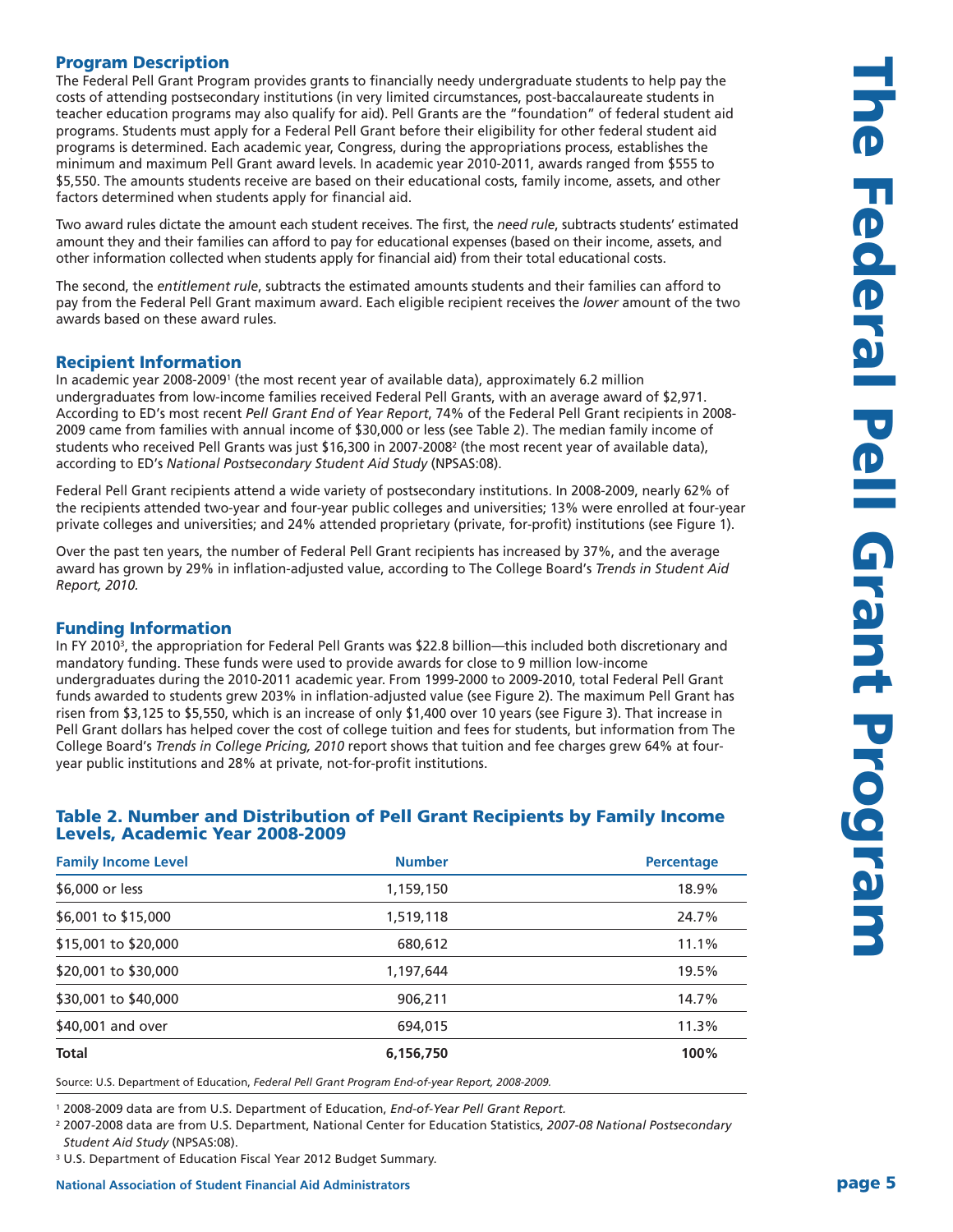#### **Figure 1. Distribution of Federal Pell Grant Recipients by Type of Institution, Academic Year 2008-2009**



Source: U.S. Department of Education, *Federal Pell Grant Program End-of-year Report, 2008-2009.*

#### **Figure 2. Federal Pell Grant Appropriations in Current and Inflation-Adjusted Dollars (in Millions), 1999-2000 to 2009-2010**



Source: The College Board, *Trends in Student Aid, 2010*; Tables 1a and 2a.

#### **Figure 3. Maximum Pell Grant Award in Current and Inflation-Adjusted Dollars, 1999-2000 to 2010-2011**



Source: U.S. Department of Education, *Federal Pell Grant Program End-of-year Report,* 2008-2009. Inflation-adjusted to 2010 Dollars calculated by NASFAA.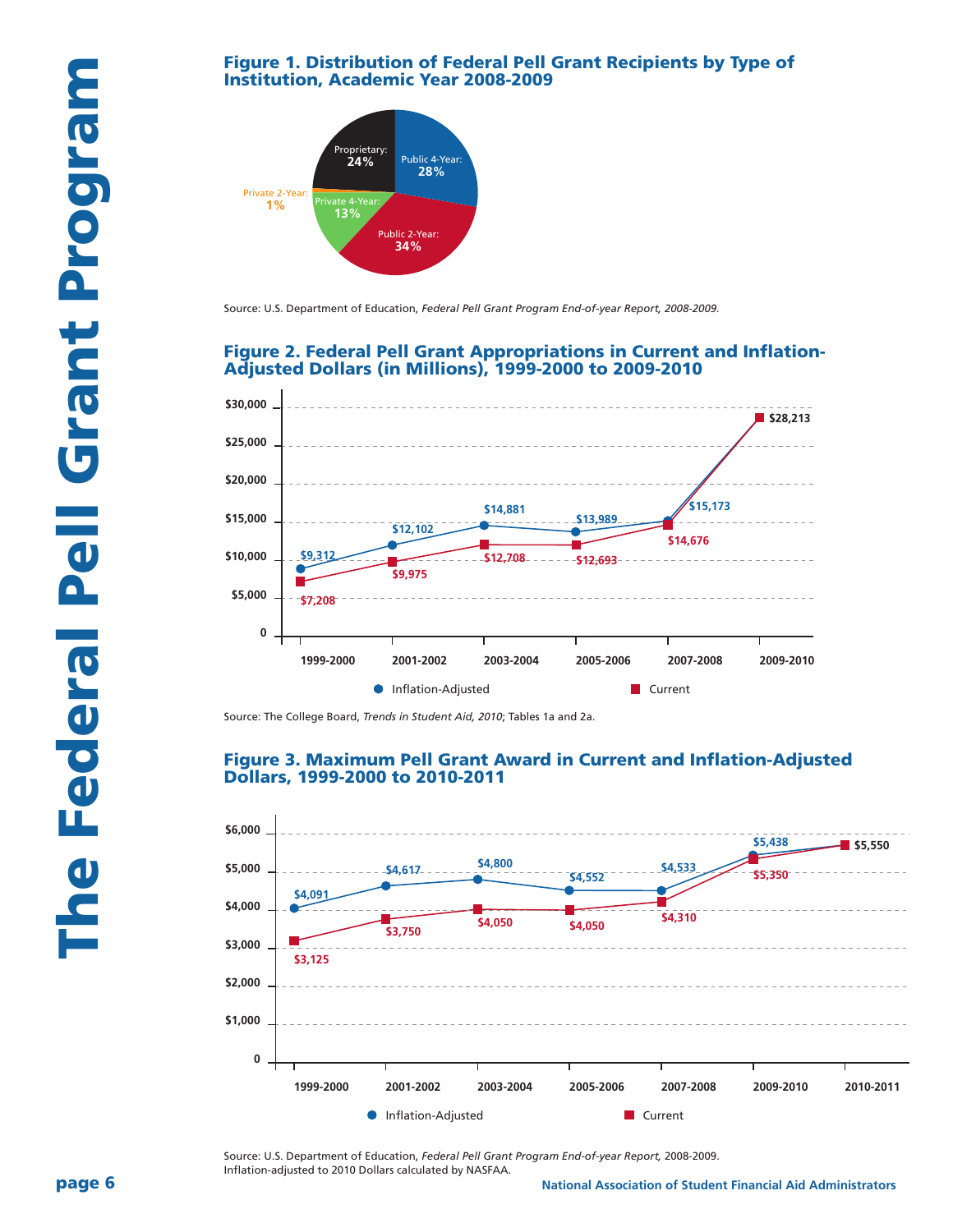# **Program Description**

The Federal Supplemental Educational Opportunity Grant Program (FSEOG) provides grants to financially needy undergraduates at postsecondary institutions. The FSEOG Program is referred to as a "campus-based" program because financial aid administrators at postsecondary institutions use federal program guidelines to determine which students will receive awards and how much they will receive.

Financial assistance from the FSEOG Program generally supplements the aid students receive from other sources. Students must have "exceptional" financial need to receive FSEOG awards: priority must be given to students who receive Federal Pell Grants, and awards must first be made to students with the lowest expected family contributions (EFC) - that is, starting with zero EFC and then moving upward. The minimum FSEOG award is \$100, and the maximum is \$4,000. Institutions that participate in the program receive limited federal program allocations to distribute awards. These institutions must match their federal FSEOG allocations with funds from their own resources, so that no more than 75% of FSEOG money awarded represents the federal share.

# **Recipient Information**

In academic year 2008-2009, approximately 1.5 million undergraduates received FSEOG awards. The average award was \$716. More than 3,700 postsecondary institutions participated in the program.

Most FSEOG awards are provided to students from low-income families. Data from the U.S. Department of Education's *2010 Campus-Based Programs Data Book* show that, in 2008-2009 (the most recent year of available data), 63% of the dependent undergraduates (students who are financially dependent upon their parents to pay at least a portion of their postsecondary costs) who received FSEOG awards came from families with income of less than \$30,000 (see Table 3). In 2007-2008, the median family income of financially dependent FSEOG recipient was \$14,200 (NPSAS:08).

FSEOG recipients attend a wide variety of postsecondary institutions; in 2008-2009, 21% of the awardees were enrolled at four-year private colleges and universities; 28% attended four-year public institutions; 22% attended two-year public (community) colleges; and 28% attended proprietary institutions (see Figure 4).

Over the past decade, the FSEOG Program has seen a 25% increase in number of recipients, but the average award has fallen by 3%.

## **Funding Information**

The FY 2010 appropriation for the FSEOG Program is \$757.5 million. These funds, along with institutional matching funds of at least 25%, were used to provide awards during the 2010-2011 academic year. The exact amount of FY 2010 institutional matching funds was unknown at the time of press. The total amount of FSEOG funding available in FY 2009 (federal appropriations plus institutional matching funds) was approximately \$973 million. Figure 5 shows a ten-year history of FSEOG federal appropriations. From 1999- 2000 to 2009-2010, the amount of federal funds for the program increased by 22% in current dollars. When adjusted for inflation, however, federal funds fell 5%.

#### **Table 3. Number of Dependent\* Undergraduates Who Received Federal Supplemental Educational Opportunity Grants by Family Income Levels, Academic Year 2008-2009**

| <b>Family</b><br><b>Income Level</b> | <b>Recipients</b> | <b>Recipients</b><br><b>Percentage</b> | <b>Total FSEOG</b><br>Dollars** | <b>Dollars</b><br><b>Percentage</b> | <b>Average</b><br><b>FSEOG Award</b> |
|--------------------------------------|-------------------|----------------------------------------|---------------------------------|-------------------------------------|--------------------------------------|
| Less than $$6,000$                   | 52,358            | 7.8%                                   | \$45,048,356                    | 7.3%                                | \$860                                |
| \$6,000 to \$11,999                  | 70,494            | 10.5%                                  | \$56,491,587                    | 9.1%                                | \$801                                |
| \$12,000 to \$23,999                 | 194,497           | 29.1%                                  | \$169,274,019                   | 27.3%                               | \$870                                |
| \$24,000 to \$29,999                 | 101.702           | 15.2%                                  | \$94,638,561                    | 15.3%                               | \$931                                |
| \$30,000 to \$41,999                 | 146,181           | 21.8%                                  | \$144,289,293                   | 23.3%                               | \$987                                |
| \$42,000 to \$59,999                 | 83,740            | 12.5%                                  | \$87,068,963                    | 14.1%                               | \$1,040                              |
| \$60,000 and over                    | 20,149            | 3.0%                                   | \$22,239,242                    | 3.6%                                | \$1,104                              |
| Total**                              | 669,121           | 100.0%                                 | \$619,050,021                   | 100.0%                              | \$925                                |

\*Income levels of independent recipients were not available

\*\*Total dollar amounts include federal funds and institutional matching funds.

Source: U.S. Department of Education, *Federal Campus-Based Programs Data Book,* 2010.

**National Association of Student Financial Aid Administrators page 7**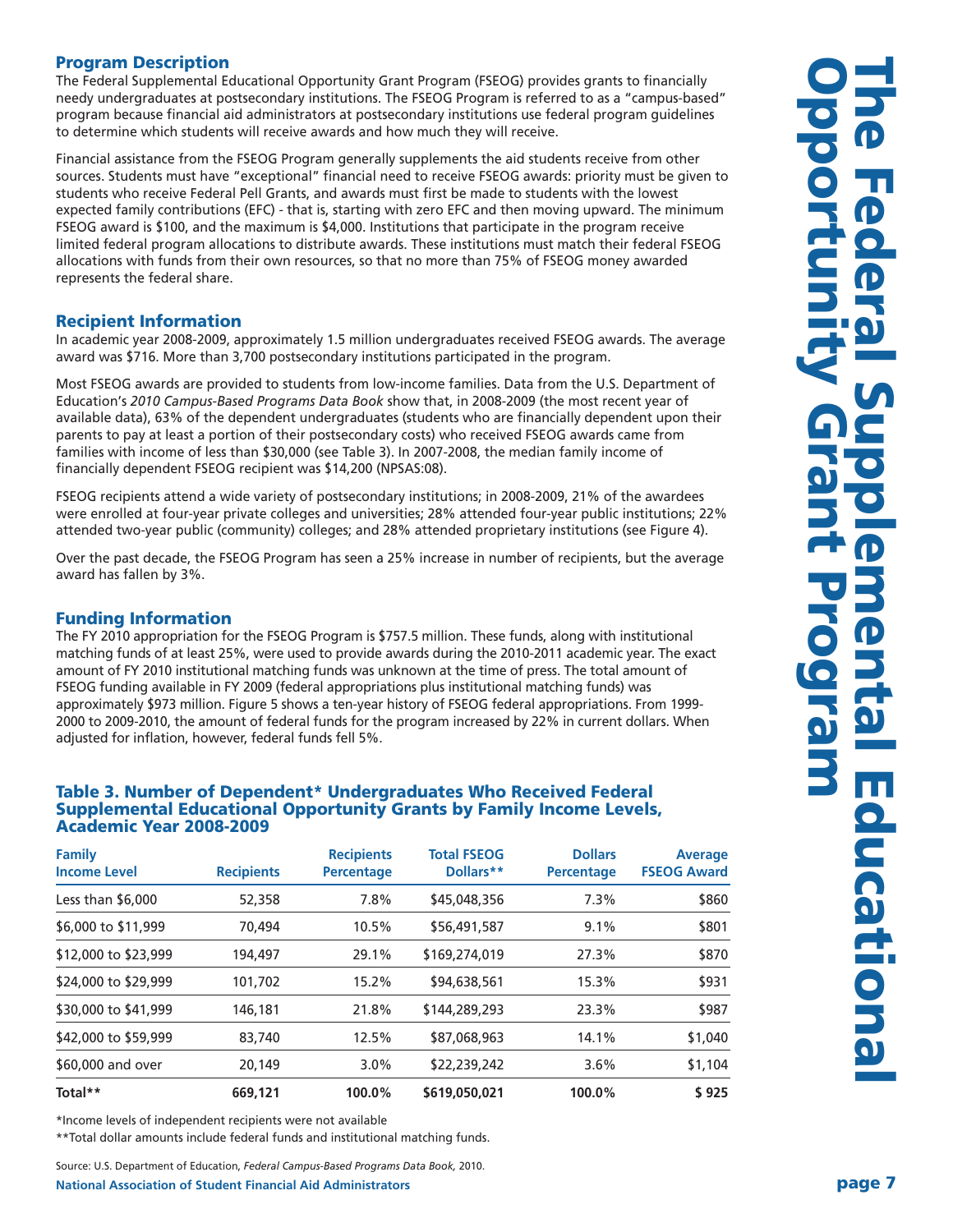# **Figure 4. Distribution of FSEOG Recipients by Type of Institution, Academic Year 2008-2009**



Source: U.S. Department of Education, *Federal Campus-Based Programs Data Book,* 2010.

# **Figure 5. Federal Appropriations for the FSEOG Program in Current and Inflation-Adjusted Dollars (in Millions), 1999-2000 to 2009-2010**



Source: The College Board, *Trends in Student Aid, 2010.*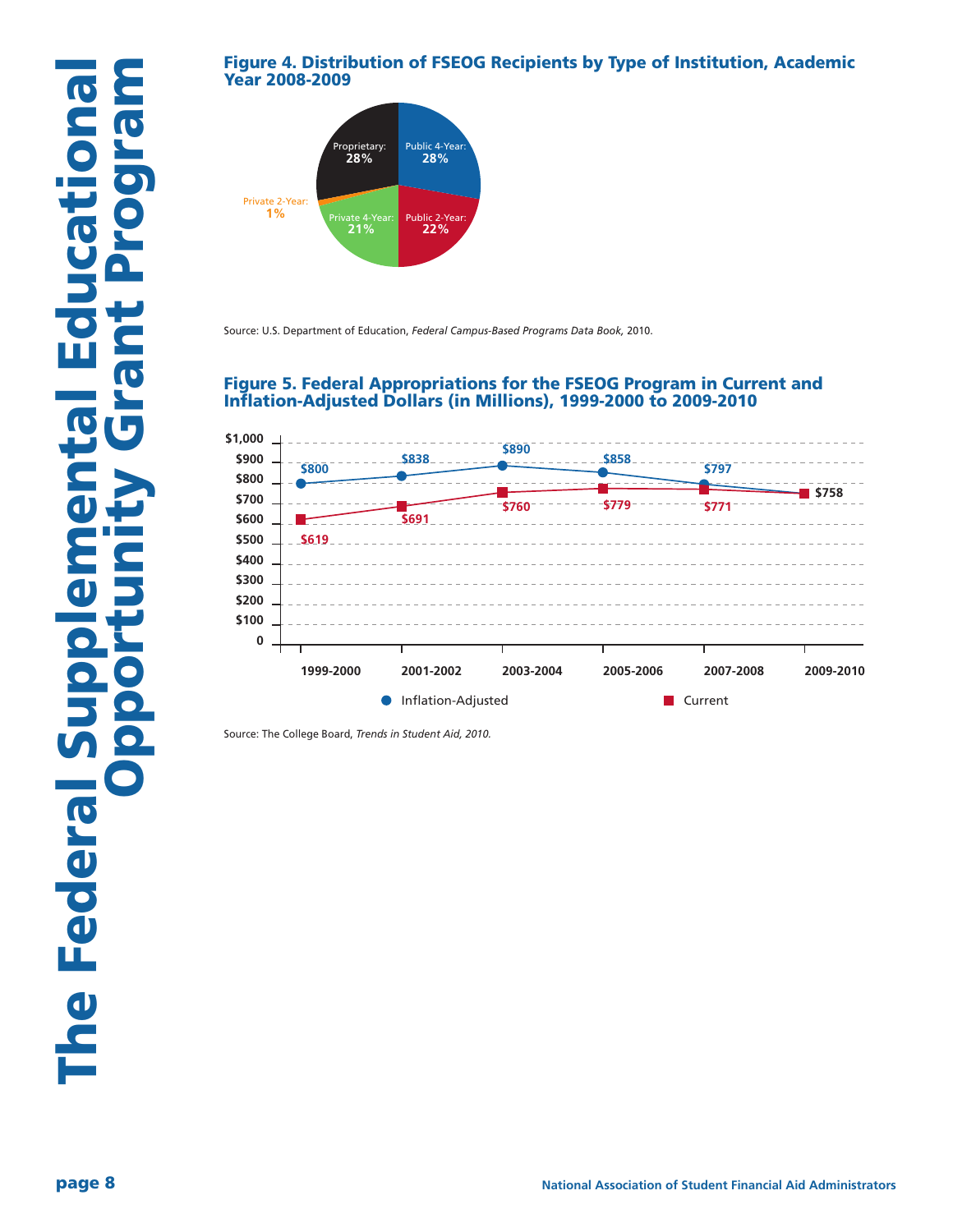# **Program Description**

The Federal Work-Study Program (FWS) provides part-time jobs to undergraduate, graduate, and professional students at postsecondary institutions. This program is a "campus-based" program; financial aid administrators at each participating institution use federal program guidelines to determine which students receive awards and how much they receive. Generally, aid from the FWS Program supplements the assistance students receive from Federal Pell Grants and other sources. The FWS Program is a need-based program; that is, recipients must have demonstrated financial need.

Students may hold FWS jobs during the regular academic year or during the summer months between academic years. To the best extent possible, the jobs should be related to students' academic majors or career goals. Students' jobs may be on campus, in non-profit, non-partisan agencies, or, to a limited degree, in for-profit businesses. Institutions must use at least 7% of their FWS funds for community service jobs; institutions are also required to place one or more students in at least one tutoring or family literacy project to fulfill the community service requirement.

Students' hourly wages are set by their employers, although all students must receive at least the federal minimum wage. Otherwise, there are no minimum or maximum FWS awards. Award amounts, however, must be based on students' demonstrated financial need, the number of hours they are expected to work each week, and the anticipated hourly wage.

Postsecondary institutions that participate in the FWS program receive federal program funds to provide jobs to students. For most FWS jobs, the federal program funds are used to pay 75% of the students' wages. The remaining 25% is provided by the institution or the students' employers. (Private for-profit businesses that employ FWS recipients must pay at least 50% of students' wages from their own resources.)

# **Recipient Information**

In 2008-2009, approximately 678,000 students received FWS awards. The average award was \$1,642, and over 3,400 postsecondary institutions participated in the FWS Program.

Students from low- and moderate-income families are the primary beneficiaries of FWS. In 2008-2009, 43% of dependent undergraduate FWS recipients came from families with income below \$42,000 (see Table 4). The median family income of dependent undergraduate recipients was \$45,700 in 2007-2008, according to the National Center of Education Statistics. Approximately 46% of the FWS funds were awarded to dependent undergraduates. About 93% of the recipients were undergraduates.

The plurality (56%) of FWS recipients attended four-year private colleges and universities. About 34% were enrolled at four-year public institutions; 12% attended community colleges; and 3% attended proprietary institutions (see Figure 6).

According to the Department of Education's *End-of-Year Campus-Based Aid Program Data Book*, the number of FWS recipients dropped by 9%, but the average award increased 25% from 1998-1999 to 2008- 2009.

#### **Funding Information**

In FY 2010, the federal appropriation for the FWS Program was \$980.5 million. The institutional program match for FY 2010 was still unknown at the time of press. For FY 2009, the federal appropriation funds combined with institutional program matching contributions provided approximately \$1.1 billion in aid to low- and middle-income undergraduate and graduate/professional students. Figure 7 shows that from 1999- 2000 to 2009-2010, federal FWS appropriations grew 55% in current dollars, and gained 20% when adjusted for inflation.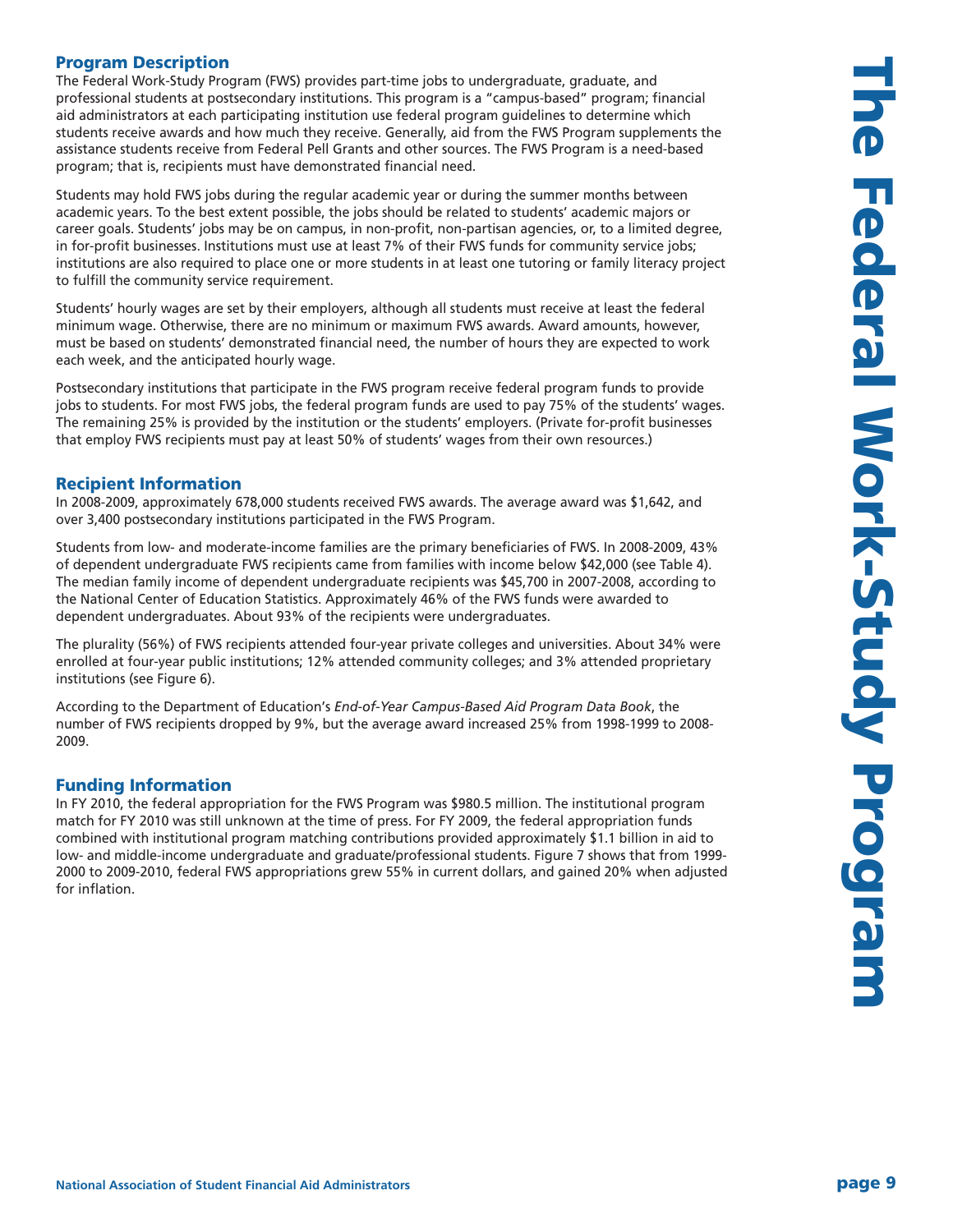## **Table 4. Number of Dependent\* Undergraduates Who Received Federal Work-Study Awards by Family Income Levels, Academic Year 2008-2009**

| <b>Family</b><br><b>Income Level</b> | <b>Recipients</b> | <b>Recipients</b><br><b>Percentage</b> | <b>Total FWS</b><br>Dollars** | <b>Dollars</b><br><b>Percentage</b> | <b>Average</b><br><b>FSEOG Award</b> |
|--------------------------------------|-------------------|----------------------------------------|-------------------------------|-------------------------------------|--------------------------------------|
| Less than $$6,000$                   | 17,414            | 3.4%                                   | \$26,508,567                  | 3.5%                                | \$1,522                              |
| \$6,000 to \$11,999                  | 20,645            | 4.1%                                   | \$32,524,682                  | 4.3%                                | \$1,575                              |
| \$12,000 to \$23,999                 | 60,722            | 11.9%                                  | \$97,024,680                  | 12.8%                               | \$1,598                              |
| \$24,000 to \$29,999                 | 39,280            | 7.7%                                   | \$62,913,905                  | 8.3%                                | \$1,602                              |
| \$30,000 to \$41,999                 | 79,027            | 15.5%                                  | \$125,613,869                 | 16.6%                               | \$1,590                              |
| \$42,000 to \$59,999                 | 96,522            | 19.0%                                  | \$145,895,044                 | 19.3%                               | \$1,512                              |
| \$60,000 and over                    | 195,122           | 38.4%                                  | \$267,199,398                 | 35.3%                               | \$1,369                              |
| Total**                              | 508,732           | $100.0\%$                              | \$757,680,145                 | 100.0%                              | \$1,489                              |

\*Income levels of independent recipients were not available.

\*\*Total dollar amounts include federal funds and institutional matching funds.

Source: U.S. Department of Education, *Federal Campus-Based Programs Data Book,* 2010.

#### **Figure 6. Distribution of FWS Recipients by Type of Institutions, Academic Year 2008-2009**



Source: U.S. Department of Education, *Federal Campus-Based Programs Data Book,* 2010.

#### **Figure 7. Federal Appropriations for the FWS Programs in Current and Inflation-Adjusted Dollars (in Millions), 1999-2000 to 2009-2010**



Source: The College Board, *Trends in Student Aid,* 2010.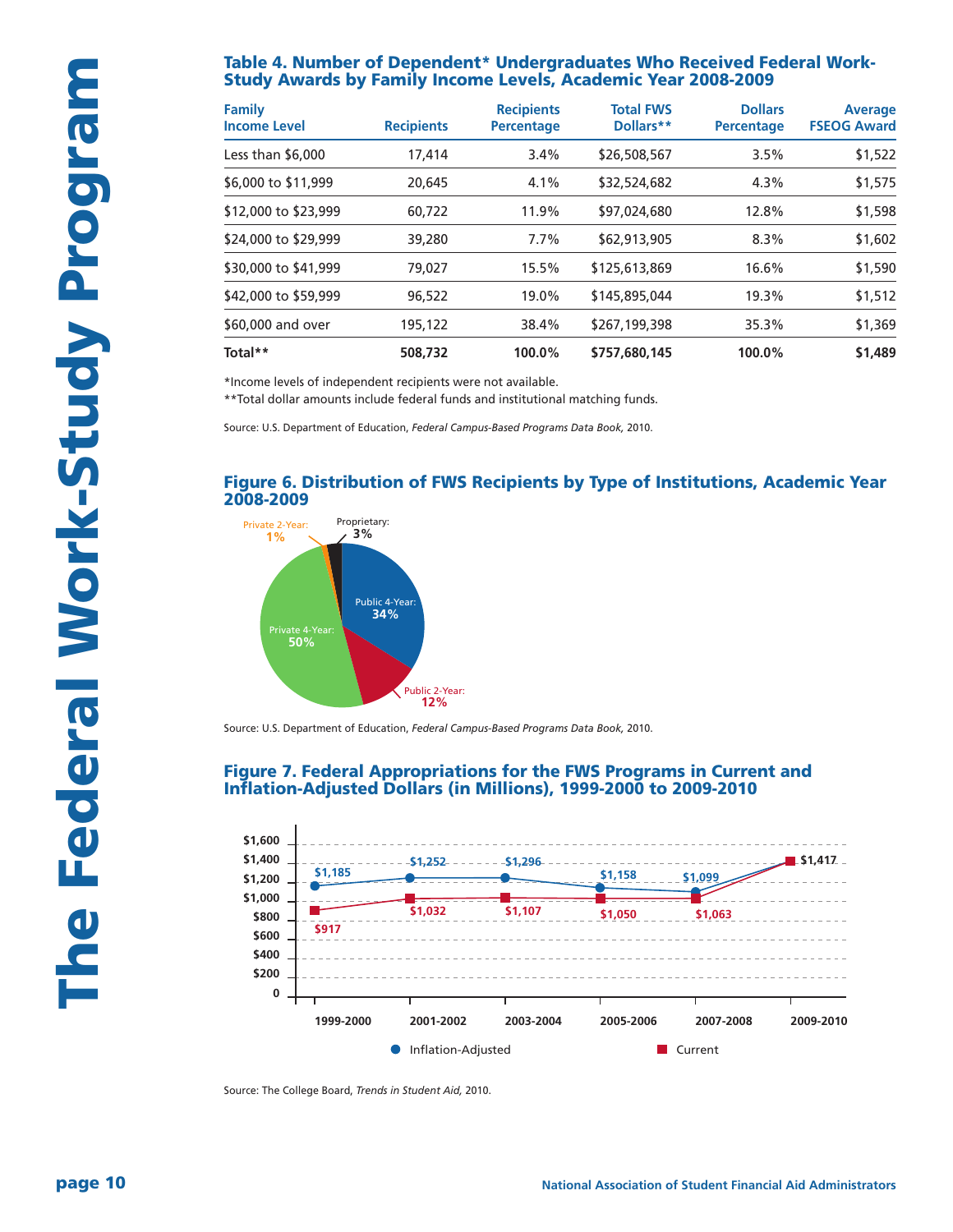# **Program Description**

The Federal Perkins Loan Program (formerly known as the National Direct Student Loan Program) provides low-interest loans to financially needy undergraduate, graduate, and professional students. This program is referred to as "campus-based" because financial aid administrators at each participating postsecondary institution must use federal program guidelines to determine which students will receive awards and how much they will receive. Aid from Federal Perkins Loans generally supplements the assistance students receive from Federal Pell Grants and other sources.

Unlike Federal Pell Grants, FSEOG, and FWS awards, students must repay Federal Perkins Loans after they graduate, leave, or fall below half-time attendance status at their postsecondary institutions (attendance status is determined at each institution). For most students, repayment must begin nine months after they leave their institutions, and be completed within 10 years or less unless certain extenuating circumstances apply. Loan repayments are usually made directly to the borrowers' lending institutions. Interest on the loan accrues at a rate of 5% per year. However, interest does not begin to accrue until borrowers enter repayment, which may be deferred for approved reasons. Students who perform certain types of military, health care, volunteer, or community service may have a portion of their loans repaid by the federal government. (See the *Loan Deferment and Forgiveness* section below.)

The maximum amount students may borrow is based on their academic grade level. Undergraduate students may borrow up to \$5,500 annually; graduate and professional students may borrow up to \$8,000 annually. Aggregate limits are stepped: a student's borrowing is capped at \$11,000 until successful completion of two years towards a bachelor's degree and \$27,500 total for completion of a bachelor's degree. No student may borrow more than \$60,000 cumulatively for undergraduate and graduate/professional education.

Funding for Perkins Loans comes from three sources: federal appropriations (known as the Federal Capital Contributions or FCC), matching funds from the institution equal to one-third of the FCC, and repayments of Perkins Loans from previous borrowers. FCC funds are allocated to participating postsecondary institutions based on a formula set in the HEA; however no new FCC has been provided since FY 2006. Repayments from previous borrowers are used to make new Perkins Loans to current and future borrowers. The *revolving loan fund* is comprised of the FCC allocations, institutional matching funds, and loan repayments from prior borrowers. The total amount of the revolving loan fund from all participating institutions is about \$6 billion. In FY 2010-2011, institutions issued about \$970 million in new loans from their revolving funds only.

# **Loan Deferment and Cancellation**

Loan repayments are *deferred* (delayed temporarily) for borrowers who re-enroll at least half-time as a regular (i.e., credential seeking) student at a postsecondary institution that is eligible to participate in the Title IV programs, or enroll as part of an approved graduate fellowship program, for graduate or postgraduate fellowship-supported study outside the U.S., or rehabilitation training. Deferment is also available for borrowers that are engaged in certain military service or in other activities that qualify them for loan cancellation (described below). Deferment may be obtained for limited periods of time while the borrower is seeking but unable to find employment, or if the borrower demonstrates economic hardship as defined in regulation. During loan deferment periods, interest on the loans does not accrue. Alternatively, borrowers who face documented financial or other hardships may be eligible for limited periods of *forbearance*. During forbearance, loan repayments are temporarily suspended or reduced, but interest continues to accrue; forbearance can also take the form of extended time to make a payment. Forbearance is also granted when authorized by the Department of Education due to a national military mobilization or other national emergency.

Borrowers performing certain services may have their loans *cancelled*. Loan cancellation means that all or part of the unpaid principal balance and accrued interest of the borrowers' loans will be repaid by the federal government. Cancellation is available for borrowers who:

- join the Peace Corps or ACTION;
- teach in certain elementary or secondary schools serving low-income students (e.g., a Head Start program, special education, certain fields of expertise experiencing shortages of teachers, or Tribal colleges or universities);
- work under certain conditions as a nurse, medical technician, firefighter, law enforcement or corrections officer, librarian, or speech pathologist
- find employment in certain agencies providing child or family service or early intervention; or
- perform military service in areas of hostilities.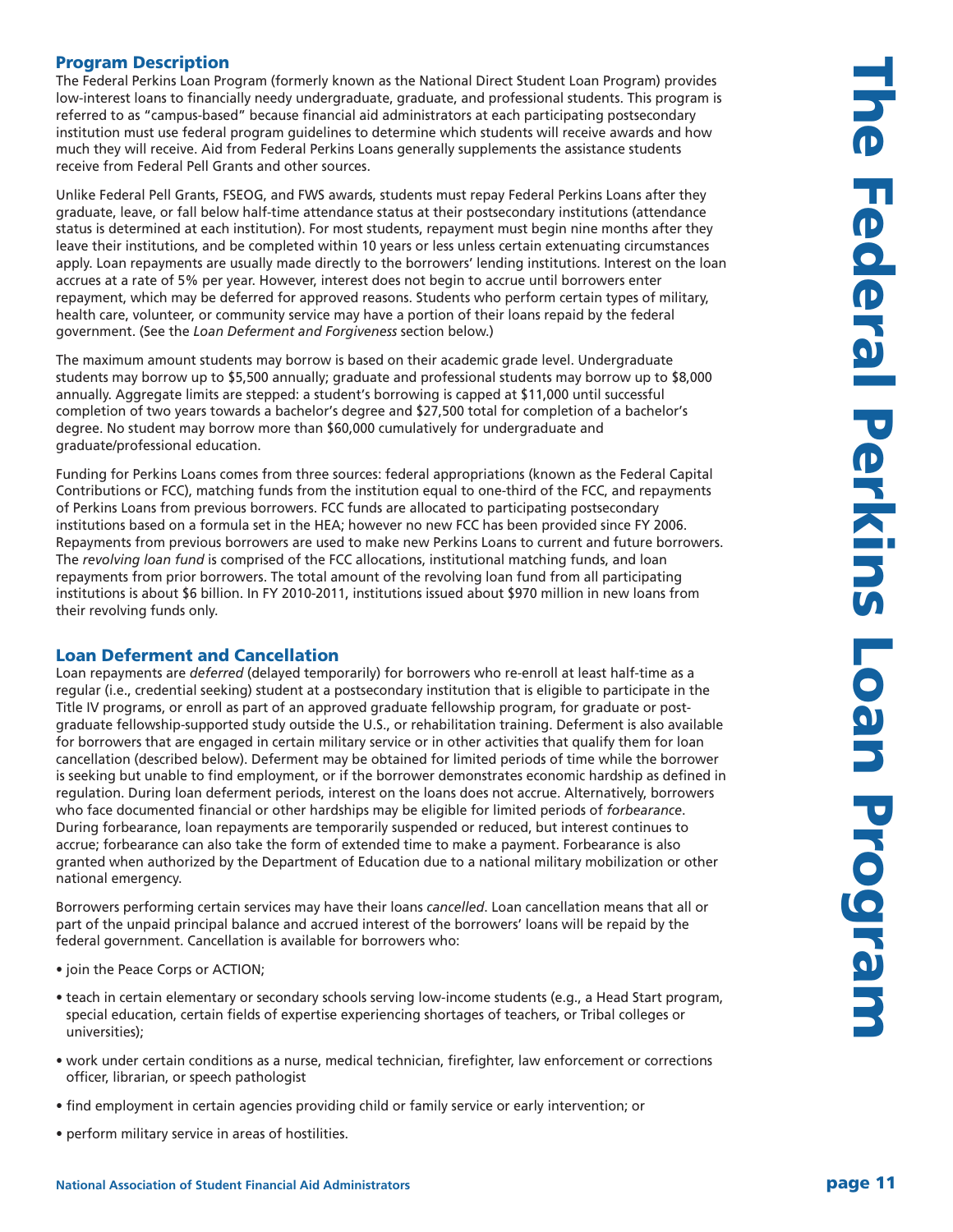Loans are also cancelled for borrowers who die, become permanently and totally disabled, or declare bankruptcy. (However, under the bankruptcy provision, borrowers' loans are cancelled only if the bankruptcy court rules that the loan repayment obligations would present an undue financial hardship for the borrowers).

The amount of loans cancelled for each eligible borrower is based on the length of qualifying service in the qualifying agencies. (Borrowers who die, become disabled, or declare bankruptcy have all of the principal balance and accrued interest of their Federal Perkins Loans cancelled). Each year, federal funds are provided to each participating institution to reimburse them for the costs of cancelled loans. This amount is in addition to the appropriations for FCC and is added to each qualifying institution's revolving loan fund. However, in recent years, and including for the award year 2011-2012, the Department of Education has stopped reimbursing schools for cancelled loans because Congress has not appropriated funds.

#### **Recipient Information**

In 2008-2009, approximately 488,000 students received Federal Perkins Loans. The average loan was \$1,968. About 86% of the recipients were undergraduates. About 42% of the dependent undergraduate students who received these loans came from families with income under \$42,000 (see Table 5). According to the National Center of Education Statistics, the median income of dependent undergraduate Federal Perkins Loan recipients was \$35,400 in 2007-2008 (NPSAS:08).

Approximately 1,600 postsecondary institutions participated in the Federal Perkins Loan Program. Ninetyfive percent of the total Perkins Loan recipients attended four-year public and private colleges and universities. Only 1% were enrolled at community colleges and 4% attended proprietary institutions (see Figure 8).

#### **Funding Information**

No new federal funds have been allocated for Federal Capital Contributions since FY2006. In addition, in recent years there has been a lack of cancellation reimbursements. Despite this lack of federal funding for new loans, the revolving loan fund was large enough to provide new loans to undergraduate and graduate/professional students during 2008-2009. Federal appropriations for Perkins Loans (FCCs and loan cancellations combined) have increased slightly (0.5%) from 1999-2000 to 2009-2010 in current dollars. However, when federal appropriations for Perkins Loans are adjusted for inflation over the same time period, federal appropriations have decreased by 22% (see Figure 9).

#### **Table 5. Number of Dependent\* Undergraduates Who Received Perkins Loans by Family Income Levels, Academic Year 2008-2009**

| <b>Family</b><br><b>Income Level</b> | <b>Recipients</b> | <b>Recipients</b><br><b>Percentage</b> | <b>Total Perkins</b><br>Dollars** | <b>Dollars</b><br><b>Percentage</b> | <b>Average</b><br><b>FSEOG Award</b> |
|--------------------------------------|-------------------|----------------------------------------|-----------------------------------|-------------------------------------|--------------------------------------|
| Less than $$6,000$                   | 10,296            | 3.1%                                   | \$18,057,230                      | 3.1%                                | \$1,754                              |
| \$6,000 to \$11,999                  | 11,166            | 3.4%                                   | \$20,811,086                      | 3.5%                                | \$1,864                              |
| \$12,000 to \$23,999                 | 36,325            | 11.1%                                  | \$67,606,223                      | 11.4%                               | \$1,861                              |
| \$24,000 to \$29,999                 | 24,988            | 7.6%                                   | \$46,029,431                      | 7.8%                                | \$1,842                              |
| \$30,000 to \$41,999                 | 54,810            | 16.7%                                  | \$99,711,392                      | 16.9%                               | \$1,819                              |
| \$42,000 to \$59,999                 | 70.078            | 21.4%                                  | \$125,595,988                     | 21.3%                               | \$1,792                              |
| \$60,000 and over                    | 120,428           | 36.7%                                  | \$212,688,075                     | 36.0%                               | \$1,766                              |
| Total**                              | 328,091           | 100.0%                                 | \$590,499,425                     | 100.0%                              | \$1,800                              |

\*Income levels of independent recipients were not available.

\*\*Total dollar amounts include federal funds and institutional matching funds.

Source: U.S. Department of Education, Federal Campus-Based Programs Data Book, 2010.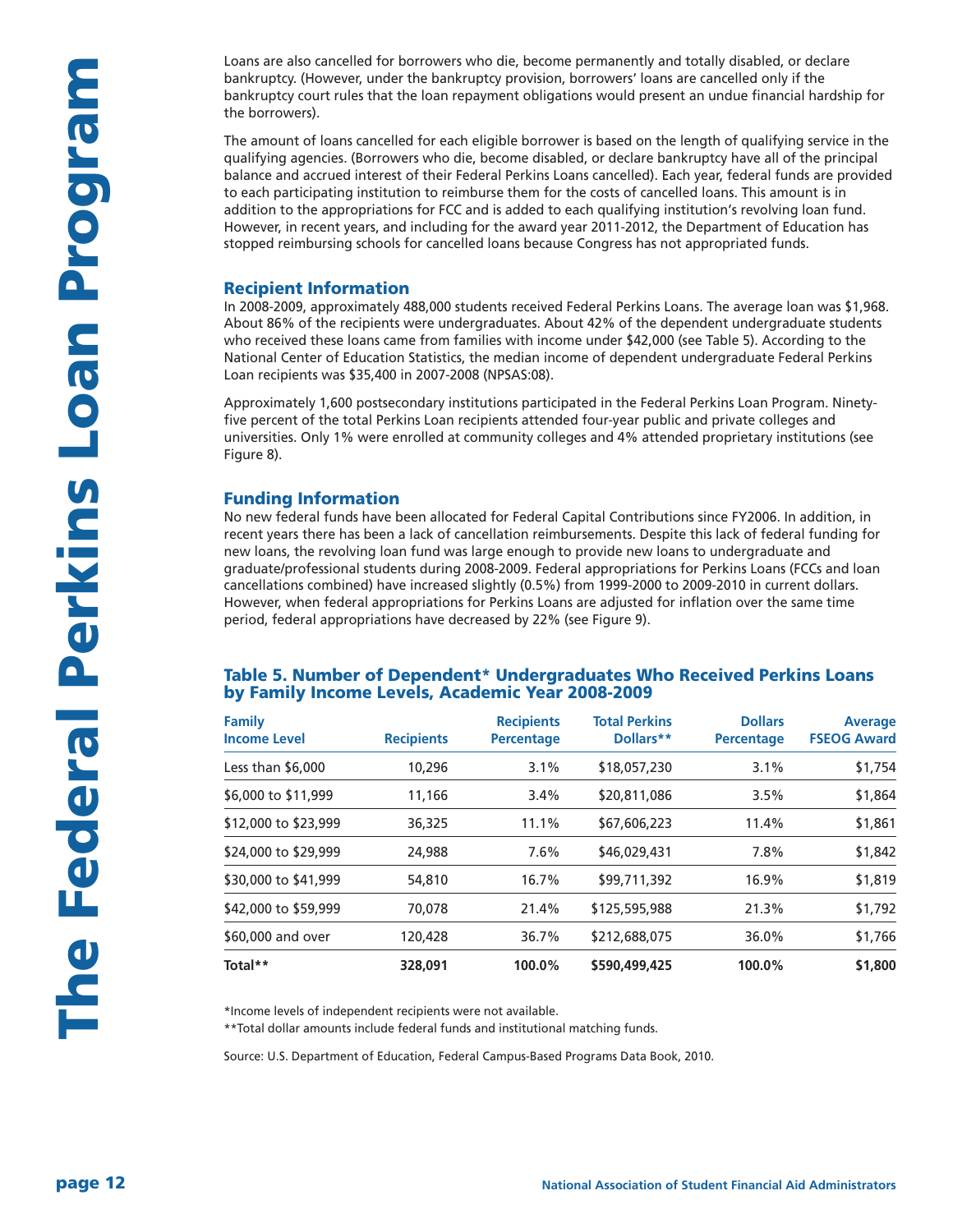# **Figure 8. Distribution of Perkins Recipients by Type of Institutions, Academic Year 2008-2009**



Source: U.S. Department of Education, *Federal Campus-Based Programs Data Book,* 2010.



#### **Figure 9. Federal Appropriations for the Perkins Programs in Current and Inflation-Adjusted Dollars (in Millions), 1999-2000 to 2009-2010**

Source: The College Board, *Trends in Student Aid,* 2010.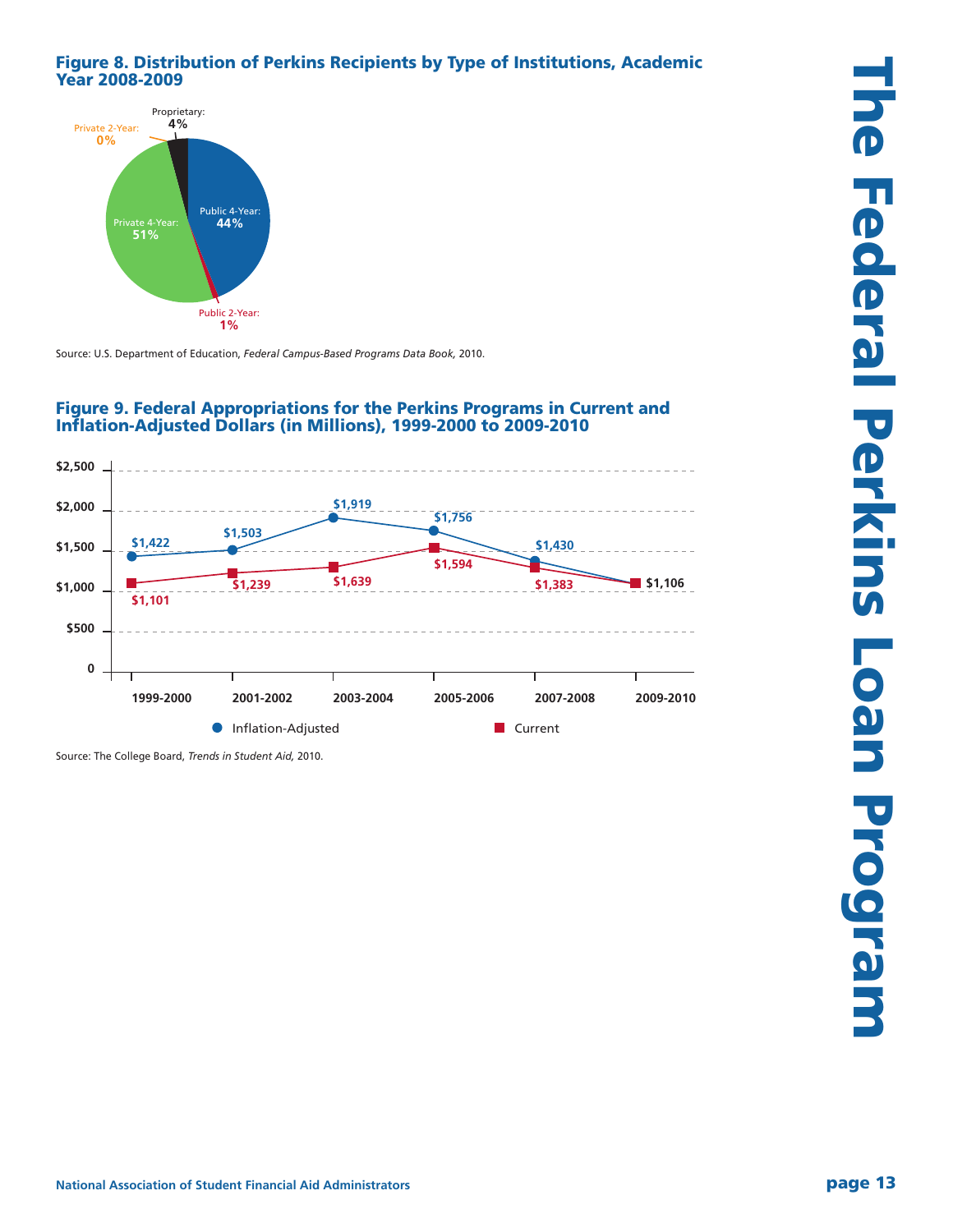# **Program Description**

Before July 1, 2010, Title IV of the HEA authorized two additional programs for distributing loans to students (undergraduate and graduate/professional) and their parents, with parallel loan terms. The difference was primarily the source of funding. The *Federal Family Education Loan (FFEL) Program,* formerly known as the Guaranteed Student Loan Program, utilized private and non-profit sector funding under a system of federal guarantees and support. The FFEL Program ceased operations (other than collection and servicing of outstanding loans) in favor of maintaining just one version, the *William D. Ford Direct Student Loan Program,* which is federally funded and administered by the U.S. Department of Education (ED). The Direct Loan Program continues to provide low-interest loans to undergraduate and graduate/professional students and their parents to help pay the costs of attending postsecondary institutions. Loans are "entitlements," which means that all eligible and qualified borrowers may receive the program funds and benefits, subject to Congressionally-defined limits.

The Direct Loan Program (as was the FFEL Program) is an umbrella for four loans types made to undergraduate and graduate student borrowers:

- Direct Subsidized Loans (also referred to as Subsidized Stafford Loans)
- Direct Unsubsidized Loans (also referred to as Unsubsidized Stafford Loans)
- PLUS Loans, which are made to parents of dependent students and to graduate and professional students
- Consolidation Loans, a repayment option rather than a loan made for attendance at an institution

Borrowers may be charged a fee to help pay a portion of the costs of administering the programs. Direct Loan fees were originally charged at 4% of loan principal, but have gradually been reduced to 1% for Stafford Loans. PLUS Loan borrowers are charged 4%. The fees are deducted from each borrower's loan disbursement.

# **Subsidized Stafford Loans**

The Subsidized Stafford Loan is the most common Title IV loan. Subsidized Stafford Loans are provided to students based on their demonstrated financial need. Students do not have to pay the accrued interest on subsidized loans while they are enrolled at their institutions and for a six-month "grace period" after they graduate, leave school, or fall below half-time enrollment status. Interest on the loans begins to accrue as soon as borrowers receive the funds. However, a portion of the federal appropriation for Subsidized Stafford Loans is used to pay the accrued interest to lenders on the borrowers' behalf. This provision in the subsidized loan program is commonly referred to as the *in-school interest subsidy.*

Once the loans enter repayment, borrowers are responsible for paying accruing interest (see the *Loan Repayment Provisions and Options* section). Interest rate structures have varied greatly over the years, sometimes being variable with a maximum cap, sometimes fixed. Interest rates on undergraduate subsidized loans are currently fixed and have decreased on a Congressionally-mandated schedule since July 1, 2008. The rate is 3.4% for loans made during 2011-12, but is scheduled to go up to 6.8% beginning July 1, 2012. The interest rate on subsidized loans to graduate and professional students is currently 6.8% and will remain at that rate. Under the FFEL Program, if the market rate exceeds the federally-mandated rates, the federal government pays some or all of the difference to lenders on the borrowers' behalf.

**Loan Limits:** The amount a student may borrow in subsidized funds is determined by subtracting both other aid and the EFC from the cost of attendance (COA); this amount is further restricted to the applicable maximum loan limit. The annual maximum amount of subsidized loans students may borrow varies by academic grade level. As of July 1, 2007:

- first-year undergraduates may borrow up to \$3,500;
- second-year students, up to \$4,500;
- third-, fourth-, and fifth-year students, up to \$5,500; and
- graduate/professional students, up to \$8,500 for each year.

The maximum cumulative amount for undergraduate study is \$23,000. The maximum amount for all levels of study (undergraduate and graduate/professional combined) is \$65,500. These amounts are called "base" limits.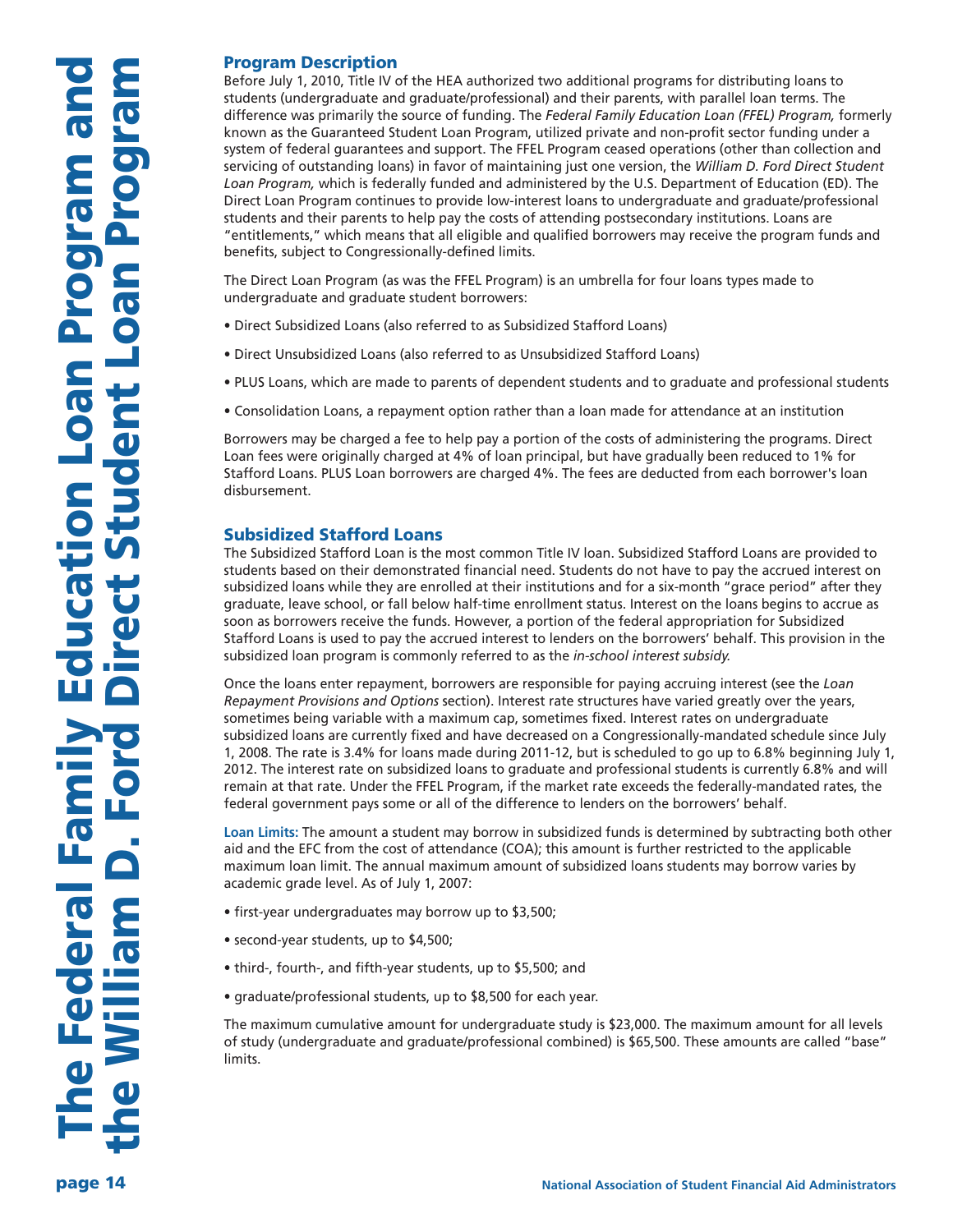# **Unsubsidized Stafford Loans**

The second type of Direct (or FFEL) student loan, the Unsubsidized Stafford Loan, works similarly to subsidized loans, but borrowers are responsible for all interest that accrues. The interest rate for unsubsidized loans is currently 6.8%. However, eligibility for unsubsidized loans is not based on students' financial need. That is, students may receive these loans regardless of their incomes or assets, and may use them to replace the expected family contribution.

Students who receive unsubsidized loans do not have an in-school interest subsidy. These borrowers are charged the accrued interest on these loans while they are enrolled. Accrued interest may be paid during periods of enrollment, or may be capitalized (added to the principal balance of the loans). Interest on these loans must also be paid or capitalized during any deferment periods (see the *Loan Deferments and Forbearance* section).

**Loan Limits:** The annual and cumulative maximum amounts of Unsubsidized Stafford Loans are higher than those for subsidized loans. The "base" limit is a combined subsidized and unsubsidized amount: a student may borrow an unsubsidized loan for the difference between the applicable subsidized limit described above and the amount of subsidized loan for which the student actually demonstrates need. Students may then borrow additional amounts of unsubsidized loan as long as they do not exceed the difference between COA and other aid. Dependent undergraduate students may borrow up to an additional \$2,000 in unsubsidized loans. Independent undergraduate students (their parents are not expected to pay any portion of their college costs) or dependent students whose parents are ineligible for a PLUS loan (described below) may borrow additional unsubsidized loans up to \$6,000 as first- or second-year students, and \$7,000 for each remaining year of undergraduate study. Graduate and professional students may borrow up to \$12,000 per year in additional unsubsidized loans.

**Total (Subsidized and Unsubsidized) Loan Limits:** Total aggregate Stafford Loan borrowing (combined subsidized and all unsubsidized) is limited to \$31,000 for dependent undergraduates, no more than \$23,000 of which may be subsidized; \$57,500 for independent undergraduates (or undergraduates whose parents cannot borrow PLUS), no more than \$23,000 of which may be subsidized; and \$138,500 for graduate or professional students (including amounts borrowed as an undergraduate), no more than \$65,000 of which may be subsidized.

# **PLUS**

The PLUS program provides low-interest education loans to the parents of dependent undergraduates and to students who are in graduate or professional programs (who are, by definition, independent of their parents). Parents must use the loan funds to pay their children's higher education costs. To qualify for a PLUS loan, borrowers may not have an adverse credit history (credit history is not considered for Stafford Loans). Borrowers with adverse credit histories can obtain a loan if they provide an endorser.

PLUS loans are limited to the difference between the student's COA and other anticipated financial aid; there are no absolute annual or aggregate limits. The interest rate on Direct PLUS Loans is fixed at 7.9%.

#### **Repayment Features**

**Loan Repayment Provisions and Options:** For most borrowers, repayment of Stafford Loans, whether subsidized or unsubsidized, must begin six months after they graduate, leave, or fall below half-time attendance status at their postsecondary institutions. Stafford Loan borrowers and student PLUS borrowers have several repayment options within the FFEL and DL programs. They may choose from the following five repayment plans: standard, extended, graduated, income contingent, or income-based. Features described here are for loans that enter repayment on or after July 1, 2006.

- The *standard repayment plan* requires a set loan repayment amount each month for up to 10 years. The monthly repayment amount is based on the total amount borrowed, with a minimum monthly payment of \$50.
- Borrowers who owe \$30,000 or more may choose the *extended repayment plan,* and repay either a fixed annual or graduate repayment amount (subject to a \$50 monthly minimum) over no more than 25 years.
- Borrowers choosing the *graduated repayment plan* repay a loan by making payments at two or more levels over no more than 10 years; no single payment under this plan will be more than three times greater than any other payment.
- The monthly repayment under the *income contingent repayment plan* is generally based on the total amount of the borrower's Direct loans, family size and Adjusted Gross Income (AGI). A borrower must make payments on a loan until the loan is repaid in full or until the loan has been in repayment through the end of the income contingent repayment period. As the borrowers' yearly income changes, the repayment amount may change (FFEL borrowers have an *income sensitive repayment plan* that works similarly to income contingent loans).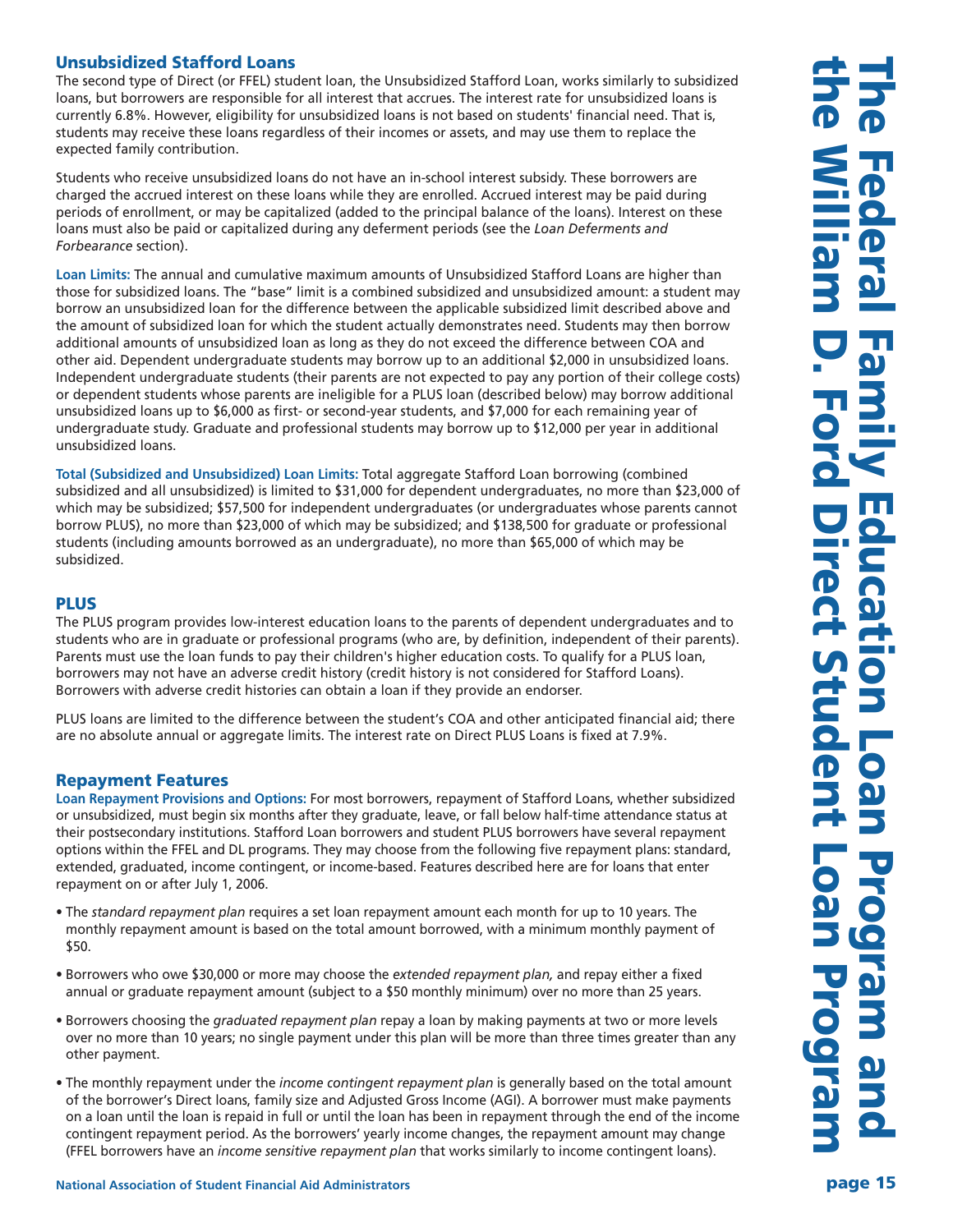• Under the *income-based repayment plan* the required monthly payment for a borrower who has a partial financial hardship is limited to no more than 15% of the amount by which the borrower's AGI exceeds 150% of the poverty guideline applicable to the borrower's family size, divided by 12. ED determines annually whether the borrower continues to qualify for this reduced monthly payment based on the amount of the borrower's eligible loans, AGI, and poverty guidelines. Repayment may take longer than 10 years; after 25 years, the balance of the loan may be forgiven if certain qualifying conditions are met.

Borrowers with several loans may also use the *consolidation option.* Under this option, borrowers have all of their loans combined into one large loan. This lowers the monthly repayment, but lengthens the amount of time needed to repay the loan.

Repayment of PLUS begins 60 days after borrowers receive the full amount of the loan. Parent PLUS borrowers are limited to the standard, extended, or graduated repayment plan.

**Loan Deferment and Forbearance:** Deferment provisions have varied over the years. Currently, FFEL and Direct Loan borrowers may defer repayment of principal (and not pay interest on subsidized loans) during certain active duty military service and, under certain conditions, for 13 months following the conclusion of active duty, or if borrowers re-enroll at least half-time at a postsecondary institution that is eligible to participate in the Title IV programs, or as part of an approved graduate fellowship program, or rehabilitation training. Deferment is also permitted for limited periods while the borrower is seeking but unable to find employment, or is experiencing economic hardship (which includes volunteer service in the Peace Corps). For subsidized loans made under the FFEL Program, federal funds are provided to lenders to pay the accrued interest on the loans on the borrowers' behalf during any deferment period. Interest on unsubsidized loans continues to accrue to borrowers during deferment. Repayment resumes after the deferment period is over. Borrowers who face financial or other hardships during the loan repayment period may receive loan *forbearance.* During forbearance periods, borrowers' repayments are reduced or temporarily ceased, but interest on the loans continues to accrue.

**Loan Discharge and Cancellation:** FFEL and Direct Loans made to students are discharged (cancelled) if the borrower dies, becomes permanently and totally disabled, or declares bankruptcy. Bankruptcy cancellations, however, are allowed only if the bankruptcy court rules that the loan repayments would cause borrowers undue financial hardship. Borrowers also may have their loans discharged in whole or in part if their postsecondary institutions close before the loan recipients complete their educational programs, or if the loan was falsely certified by the school, or if the school failed to make refunds of loan proceeds on the borrower's behalf when required. Discharges are also available to survivors of victims of the 9-11-01 terrorist attacks and for certain public service activities. A portion of the Stafford Loan balances may be forgiven under certain conditions for teachers.

Parent PLUS loans may be cancelled if the borrower or the student for whom the parent receives the funds dies, or if the borrower becomes permanently or totally disabled. Parents who declare bankruptcy also may have their loan repayments forgiven if certain conditions are met. Parent PLUS loans are also eligible for the closed school, false certification, and unpaid refund discharges. Parent PLUS borrowers are not eligible for the teacher or public service loan forgiveness provisions.

#### **Recipient Information**

In 2009-2010, an estimated 10.2 million postsecondary students were issued loans under the FFEL and DL programs, according to The College Board. This included 8.9 million Subsidized Stafford Loan recipients, 8.5 million Unsubsidized Stafford Loan borrowers, and 1.1 million PLUS borrowers. The average subsidized loan was \$3,644, while the average unsubsidized loan was \$4,314 and the average PLUS was \$11,140. The average loan amounts for undergraduates were \$3,556 (subsidized) and \$4,165 (unsubsidized). For graduate students, the average amounts were \$7,171 (subsidized) and \$11,028 (unsubsidized).

Many of the students who receive Stafford Subsidized Loans come from low- and moderate-income families. Data from the National Center for Education Statistics' *2009 National Postsecondary Student Aid Study* show that, in 2007-2008 (the most recent year of available data), 61% of the undergraduate students, who received subsidized loans, came from families with annual incomes of less than \$40,000 (see Table 6—these data include students who received loans through the FFEL and DL programs). The median family income of undergraduate subsidized loan borrowers was \$30,500. Conversely, because students do not have to demonstrate financial need to qualify for Federal Stafford Unsubsidized Loans, these borrowers tend to come from higher- income families. The median family income of undergraduates who received unsubsidized loans was \$34,900. However, a majority of unsubsidized borrowers came from moderateincome families; about 55% of the borrowers came from families with less than \$40,000 in income (see Table 7).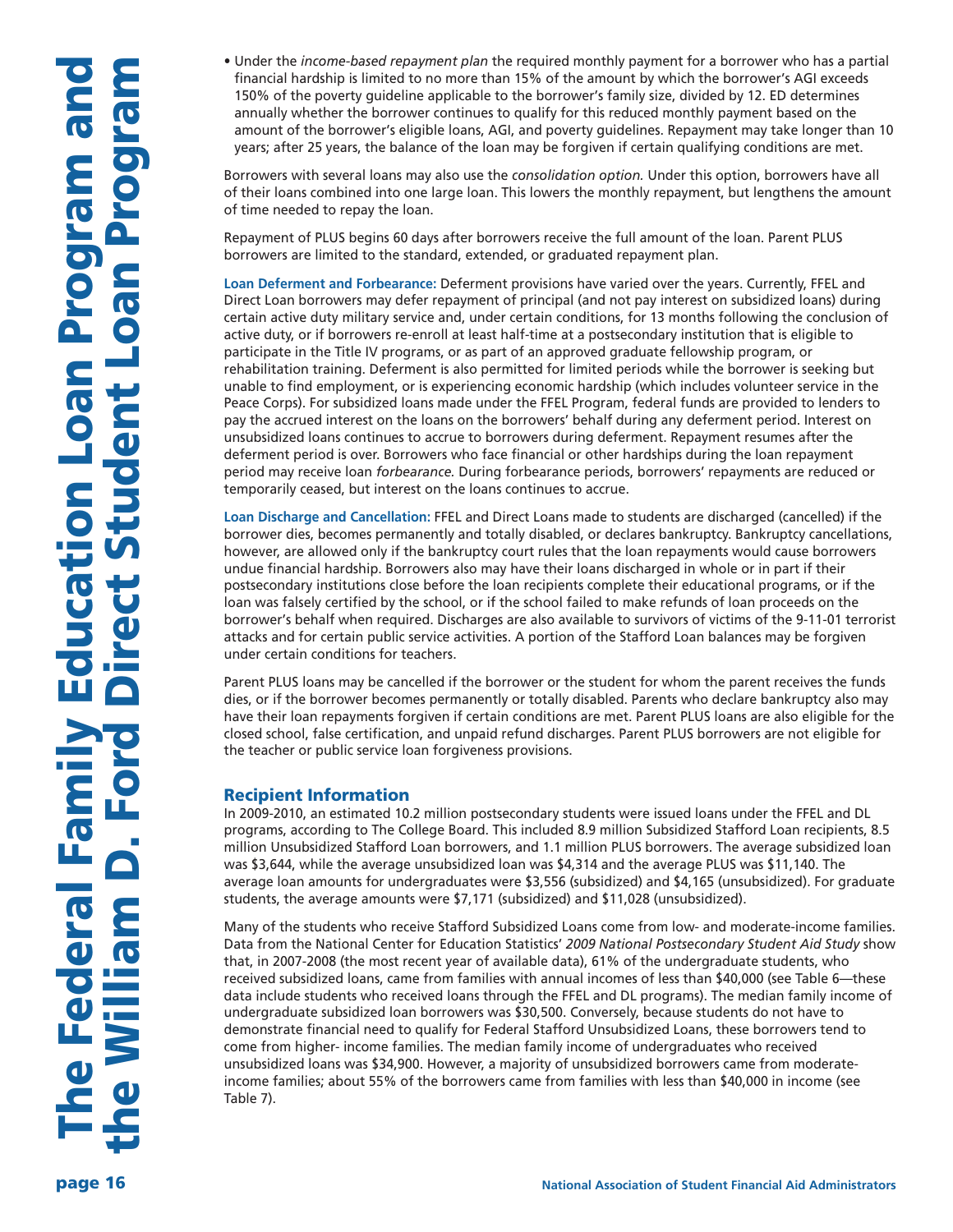For undergraduates, PLUS borrowers generally come from higher-income families due to the program's credit check. As Table 8 illustrates, in 2007-2008, 67% of the undergraduates who received PLUS came from families with incomes of \$60,000 or more. The median family income of PLUS borrowers was \$78,500. Approximately 790,600 parents received a PLUS loan. However, graduate and professional students who are PLUS borrowers are not similar to parent PLUS borrowers. For an estimated 150,000 graduate/ professional students, the median income of Grad PLUS borrowers was \$15,000 and the average amount borrowed in 2007-2008 was \$15,500. Nearly 60% of Grad PLUS borrowers had an income of less than \$20,000 (see Table 9).

# **Table 6. Undergraduates Who Received Federal Subsidized Stafford Loans by Family Income Levels, 2007-2008**

| <b>Adjusted Gross</b><br>Income (AGI) | <b>Recipients</b><br>(Estimated) | <b>Percent</b> | <b>Average Award</b> |
|---------------------------------------|----------------------------------|----------------|----------------------|
| Less than \$20,000                    | 2,320,800                        | 37.3%          | \$3,288              |
| \$20,000 to \$39,999                  | 1,491,500                        | 24.0%          | \$3,437              |
| \$40,000 to \$59.999                  | 941,600                          | 15.1%          | \$3,459              |
| \$60,000 to \$79,999                  | 684,300                          | 11.0%          | \$3,341              |
| \$80,000 to \$99,999                  | 400,800                          | 6.4%           | \$3,317              |
| \$100,000 and over                    | 377,100                          | 6.1%           | \$3,287              |
| <b>Total</b>                          | 6,216,100                        | 100.0%         | \$3,357              |

#### **Table 7. Undergraduates Who Received Federal Unsubsidized Stafford Loans by Family Income Levels, 2007-2008**

| <b>Adjusted Gross</b><br>Income (AGI) | <b>Recipients</b><br>(Estimated) | <b>Percent</b> | <b>Average Award</b> |
|---------------------------------------|----------------------------------|----------------|----------------------|
| Less than \$20,000                    | 1,600,400                        | 34.8%          | \$3,001              |
| \$20,000 to \$39,999                  | 936,300                          | 20.4%          | \$3,133              |
| \$40,000 to \$59.999                  | 531,500                          | 11.6%          | \$3,227              |
| \$60,000 to \$79,999                  | 470,000                          | 10.2%          | \$3,237              |
| \$80,000 to \$99,999                  | 396,500                          | 8.6%           | \$3,523              |
| \$100,000 and over                    | 659,000                          | 14.3%          | \$3,871              |
| <b>Total</b>                          | 4,593,700                        | $100.0\%$      | \$3,248              |

#### **Table 8. Undergraduates Who Received Federal PLUS Loans by Family Income Levels, 2007-2008**

| <b>Adjusted Gross</b><br>Income (AGI) | <b>Recipients</b><br>(Estimated) | <b>Percent</b> | <b>Average Award</b> |
|---------------------------------------|----------------------------------|----------------|----------------------|
| Less than \$20,000                    | 58,100                           | 7.3%           | \$7,151              |
| \$20,000 to \$39,999                  | 92,400                           | 11.7%          | \$8,611              |
| \$40,000 to \$59.999                  | 112,700                          | 14.3%          | \$9,338              |
| \$60,000 to \$79,999                  | 143,800                          | 18.2%          | \$9,697              |
| \$80,000 to \$99,999                  | 137,700                          | 17.4%          | \$11,090             |
| \$100,000 and over                    | 245,800                          | 31.1%          | \$13,490             |
| <b>Total</b>                          | 790,600                          | 100.0%         | \$10,753             |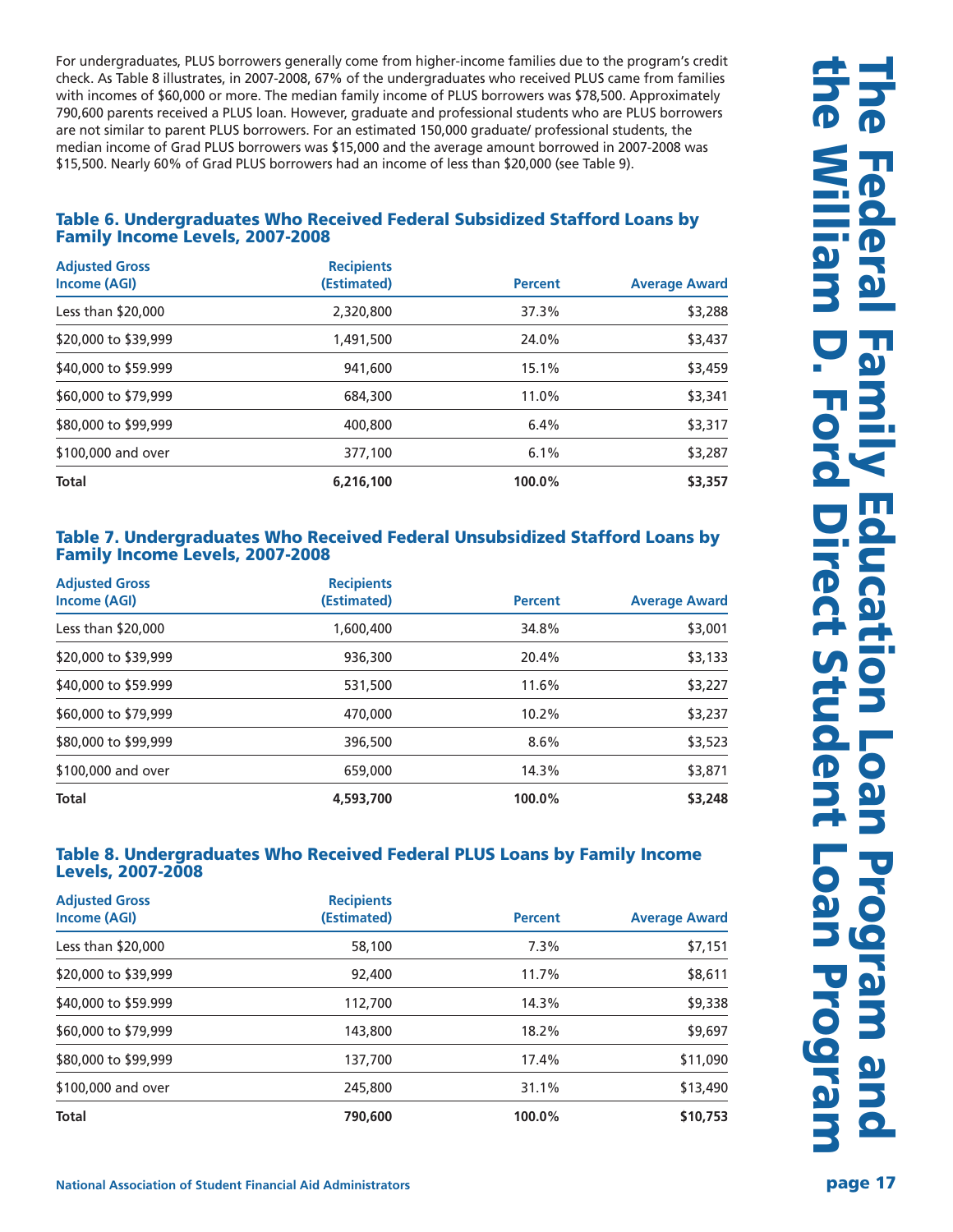# **Table 9. Graduate/Professional Students Who Received Federal PLUS Loans by Income Levels, 2007-2008**

| <b>Adjusted Gross</b><br>Income (AGI) | <b>Recipients</b><br>(Estimated) | <b>Percent</b> | <b>Average Award</b> |
|---------------------------------------|----------------------------------|----------------|----------------------|
| Less than \$20,000                    | 89,300                           | 59.6%          | \$15,257             |
| \$20,000 to \$39,999                  | 30,500                           | 20.3%          | \$14,848             |
| \$40,000 to \$59.999                  | 15,800                           | 10.5%          | \$16,075             |
| \$60,000 to \$79,999                  | 7,300                            | 4.9%           | \$16,764             |
| \$80,000 to \$99,999                  | ŧ                                | ŧ              | $\ddagger$           |
| \$100,000 and over                    | 7.000                            | 4.7%           | \$9,910              |
| <b>Total</b>                          | 149,900                          | 100.0%         | \$15,500             |

‡ Reporting standards not met.

Source for Tables 7-9: U.S. Department of Education, National Center for Education Statistics, 2007-08 National Postsecondary Student Aid Study (NPSAS:08).

The last ten years have witnessed huge increases in the amounts borrowed through the federal student loan programs, particularly for Stafford Unsubsidized and PLUS loans. Data from The College Board show that the number of Stafford Subsidized Loan recipients has grown 76% since 1999-2000, while the number of unsubsidized loans and PLUS borrowers jumped 184% and 234%, respectively (see Figure 10).

#### **Figure 10. Federal Student Loan Volume (Inflation-Adjusted Dollars), 1999-2000 to 2009-2010**



Source: The College Board, *Trends in Student Aid,* 2010.

#### **Funding Information**

In 2009-2010, undergraduate and graduate/professional students borrowed an estimated \$95.6 billion through the FFEL and DL programs, according to The College Board. The plurality, almost \$44.7 billion, was provided to Federal Unsubsidized Stafford Loan recipients. Subsidized loan borrowers received \$36.7 billion, and PLUS borrowers received about \$14.2 billion.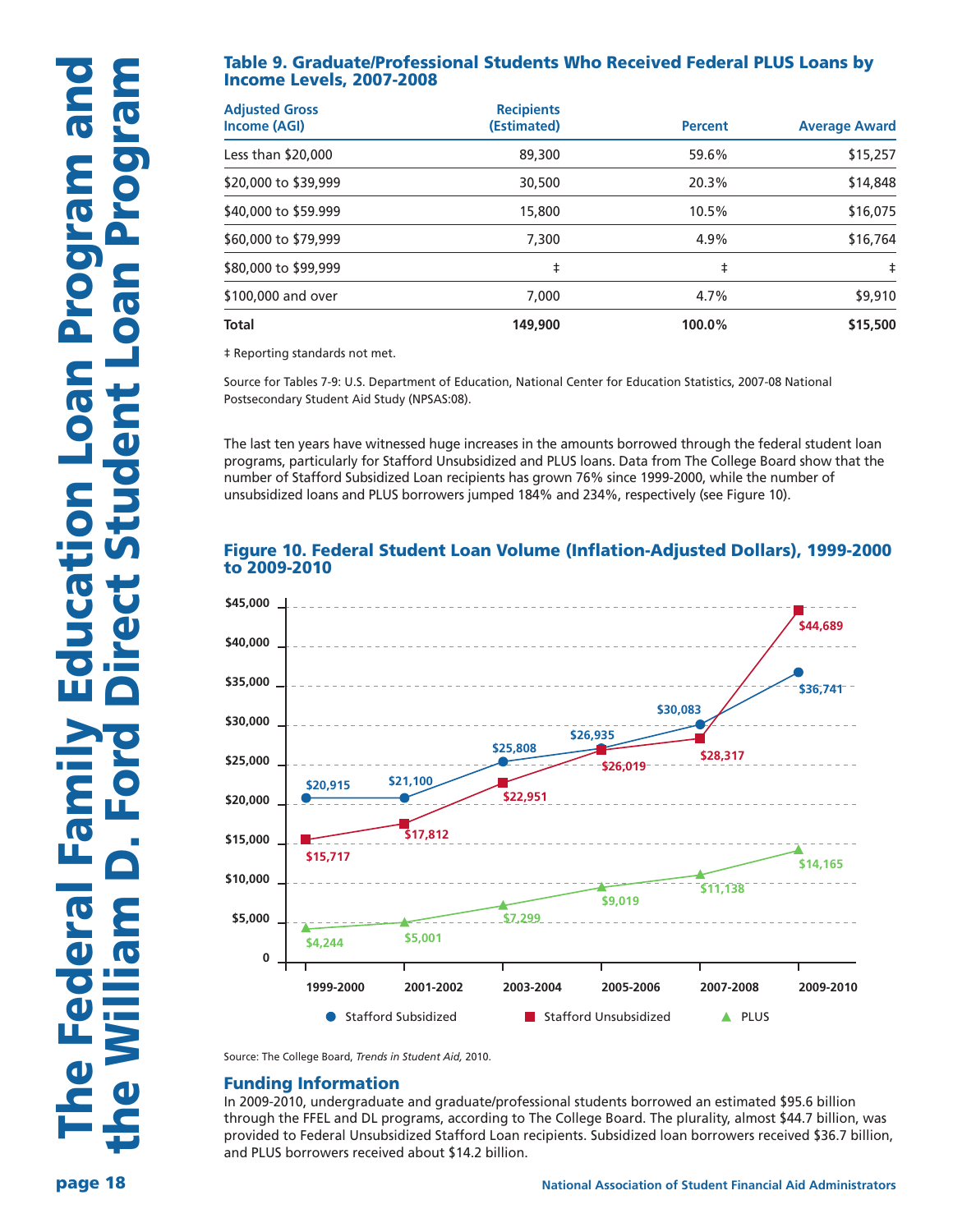# **Description**

In order to receive any aid from the Federal Pell Grant, FWS, FSEOG, and Federal Perkins Loans programs as well as subsidized loans under the Direct Loan (and FFEL before it ended) programs, students must first establish their financial eligibility. The entire application process is often referred to as *need analysis* because program administrators are trying to determine each applicant's financial need for federal student aid.

The application form used for this purpose is called the Free Application for Federal Student Aid (FAFSA). The FAFSA collects demographic, income, and asset information from aid applicants and their families. This information is used to estimate the amount, called the Expected Family Contribution (EFC) that students and their families will be asked to pay for postsecondary expenses.

The EFC is determined by a need analysis formula established in Title IV of the Higher Education Act; the formula is called the Federal Methodology (FM). The first step under FM is to determine the student's financial dependency status. This step identifies the scope of information required to be provided on the FAFSA. If students are considered independent, their parents are not expected to pay any portion of their postsecondary expenses and no parental information is required on the FAFSA. Students are automatically considered independent if they are 24 years old or older; are married; have legal dependents; are orphans; are or were wards of the court, emancipated minors, in foster care or in legal guardianship; meet certain conditions related to homelessness or unaccompanied minor status; are currently serving on active duty in, or are veterans of, the Armed Forces; or if they are in graduate or professional school. All other students are considered dependent, unless the financial aid administrator determines other unusual and extenuating circumstances exist that justify independent status. Parents are expected to provide financial information on the FAFSA and to contribute some amount—as calculated by the FM—to the financing of their dependent child's education.

Regardless of whose information is included, not all of the family's income and assets are considered, as FM includes several income and asset protection allowances. These allowances protect a certain portion of an applicant's income and assets from the need analysis calculations. For example, all applicants exclude the home equity of their primary residence from the FAFSA. Families who live on farms that they operate also exclude the net worth of the farm. Small business owners exclude the net worth of those businesses. The FM also excludes other types of financial assets, such as retirement savings and a portion of education savings. Similarly, various allowances for taxes and certain non-education-related living costs protect portions of the family income.

In addition, the need analysis formula takes into consideration the number of financially dependent children enrolled at least half time in postsecondary education during the academic year, and other financial and nonfinancial circumstances.

Finally, there are two statute-based variations in the FM. Families with AGIs of \$31,000 or less and who meet certain tax-filing or other requirements are automatically assigned a zero EFC. Families with less than \$50,000 in adjusted gross income who meet certain tax-filing or other requirements may qualify for the simplified needs test, which excludes all assets from consideration.

The purpose of the Federal Methodology is to ensure that each applicant's eligibility is evaluated in a uniform way as compared with applicants in similar situations. To address students with unusual circumstances, federal law authorizes financial aid administrators to make adjustments—if such a change is warranted—to aid applicants' COA, dependency status, or FM data elements for students in unique circumstances. These adjustments to the standard FM are commonly called *professional judgment* decisions.

A family's EFC is determined after all of these adjustments to income and assets are made. The EFC is based on a proportion of the income and assets deemed available for postsecondary expenses. The exact proportion available depends on the student's dependency status, family size, number in college, and other factors.

#### **Use**

Financial aid administrators use the EFC and other information to determine which students will receive federal student aid authorized under Title IV of the HEA and the amounts they will receive from these programs. Students are eligible to receive need-based federal student aid only if the EFC is less than the total COA. The COA includes tuition and fees charges, the estimated living expenses (or room and board charges for students who plan to live in on-campus housing), books and educational supplies, transportation to and from the postsecondary institution, and other miscellaneous expenses.

#### **Sample Financial Aid Award Letters**

Federal student aid programs are not duplicative of each other. Each student aid program works together to provide a tailored and comprehensive financial aid package for each student. While this booklet describes the major federal student financial aid programs, financial aid award letters offer a combination of aid pulling sources from families, institutions, states, and the federal government to help qualified low-income students have the same college opportunities as their higher-income peers. Appendix A presents five different 2010- 2011 financial aid packages from actual students to demonstrate how financial aid packages are uniquely created for each student.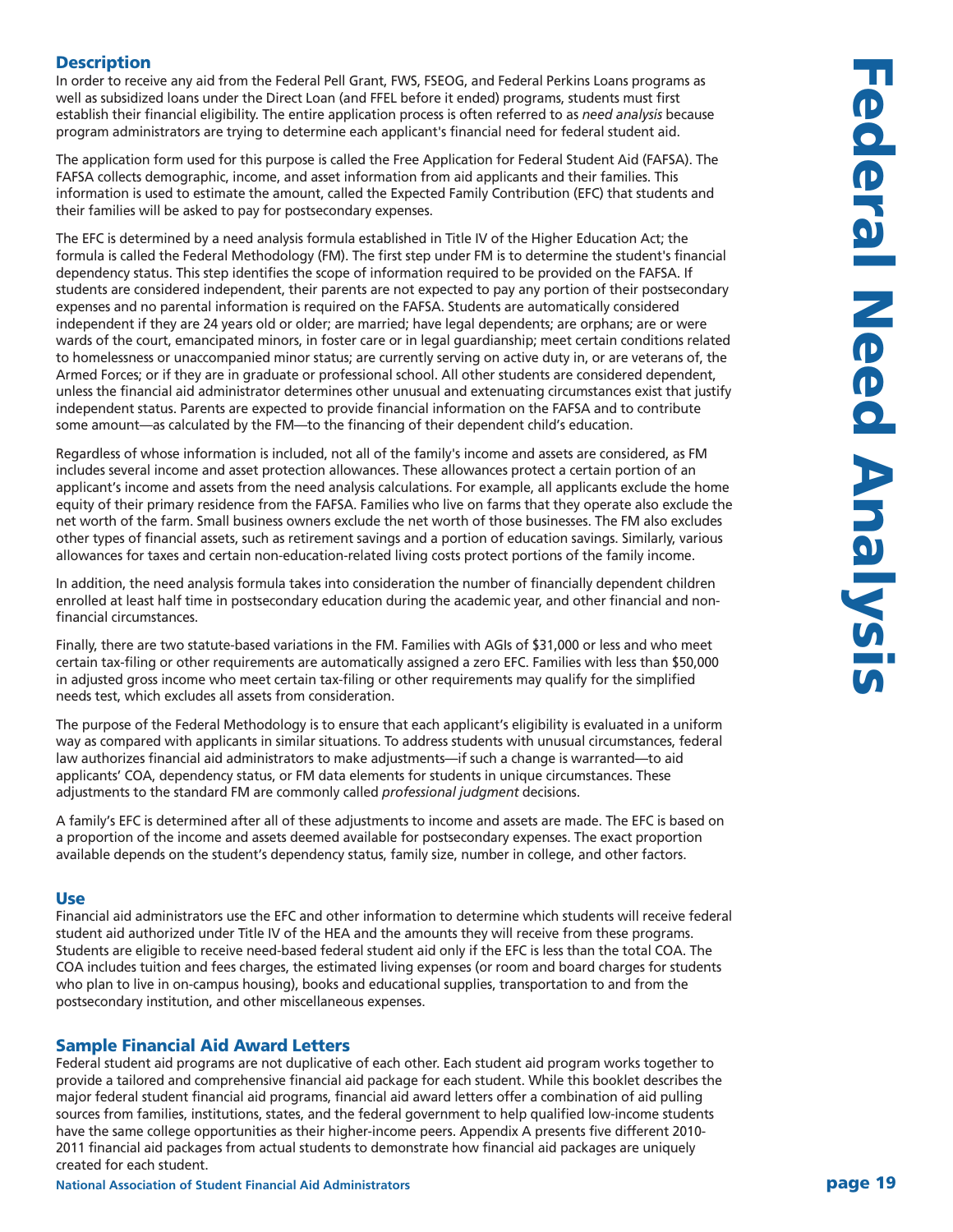Since the enactment of the HEA (1965), financial aid has been a central and critical pathway for college access. Given the importance of federal financial aid, this booklet serves as a resource describing seven prominent Title IV programs. While these financial aid programs may have changed over time, the general principles of each program have stayed the same.

NASFAA hopes the information in this booklet is helpful to you. We also have produced other publications that help students and families find ways to pay for postsecondary education. Please contact us if we can provide any additional information to you. You may reach Megan McClean, NASFAA's Director of Policy and Federal Relations at (202) 785-6942.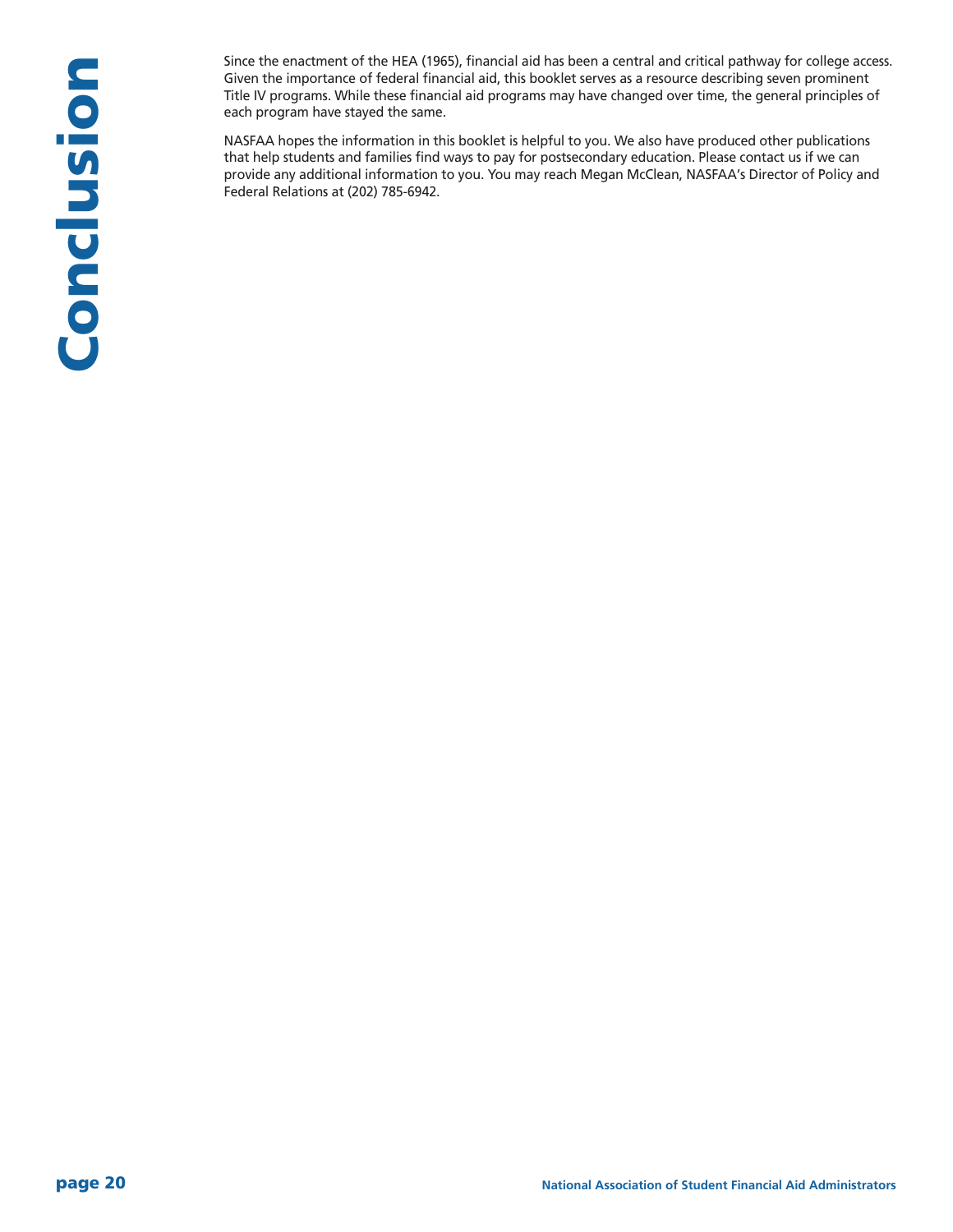# **Sample** #1: Public Four-Year – University A

**Total Family Income: \$33,915**

Family of 4 with 1 other family member in college

Second-year undergraduate student

| <b>Total Estimated Cost of Attendance (COA)</b> | \$19,886 |
|-------------------------------------------------|----------|
| <b>Expected Family Contribution (EFC)</b>       | \$367    |
| Need (COA – EFC)                                | \$19,519 |
| Federal Pell Grant                              | \$5,200  |
| <b>Federal SEOG Grant</b>                       | \$450    |
| Federal Academic Competitiveness Grant (ACG)*   | \$1,300  |
| <b>State Grant</b>                              | \$1,483  |
| University Grant                                | \$2,000  |
| <b>Federal Perkins Loan</b>                     | \$1,200  |
| Direct Subsidized Stafford Loan                 | \$4,500  |
| <b>Direct Parent Loan</b>                       | \$486    |
| Federal Work-Study (FWS)                        | \$2,900  |
| <b>Total Aid</b>                                | \$19,519 |

\*Note that 2010-11 is the last year ACG will be available.

**Grant aid =** \$10,433, or 52% of COA

**Self-help (EFC + loans + work) =** \$9,453, or 48% of COA

EFC may be covered by additional parent PLUS, or student could borrow recommended amount of parent loan + EFC in a Direct Unsubsidized Stafford loan.

#### **Order of packaging to meet need:**

- 1. Grants
- 2. Federal subsidized loans
- 3. Work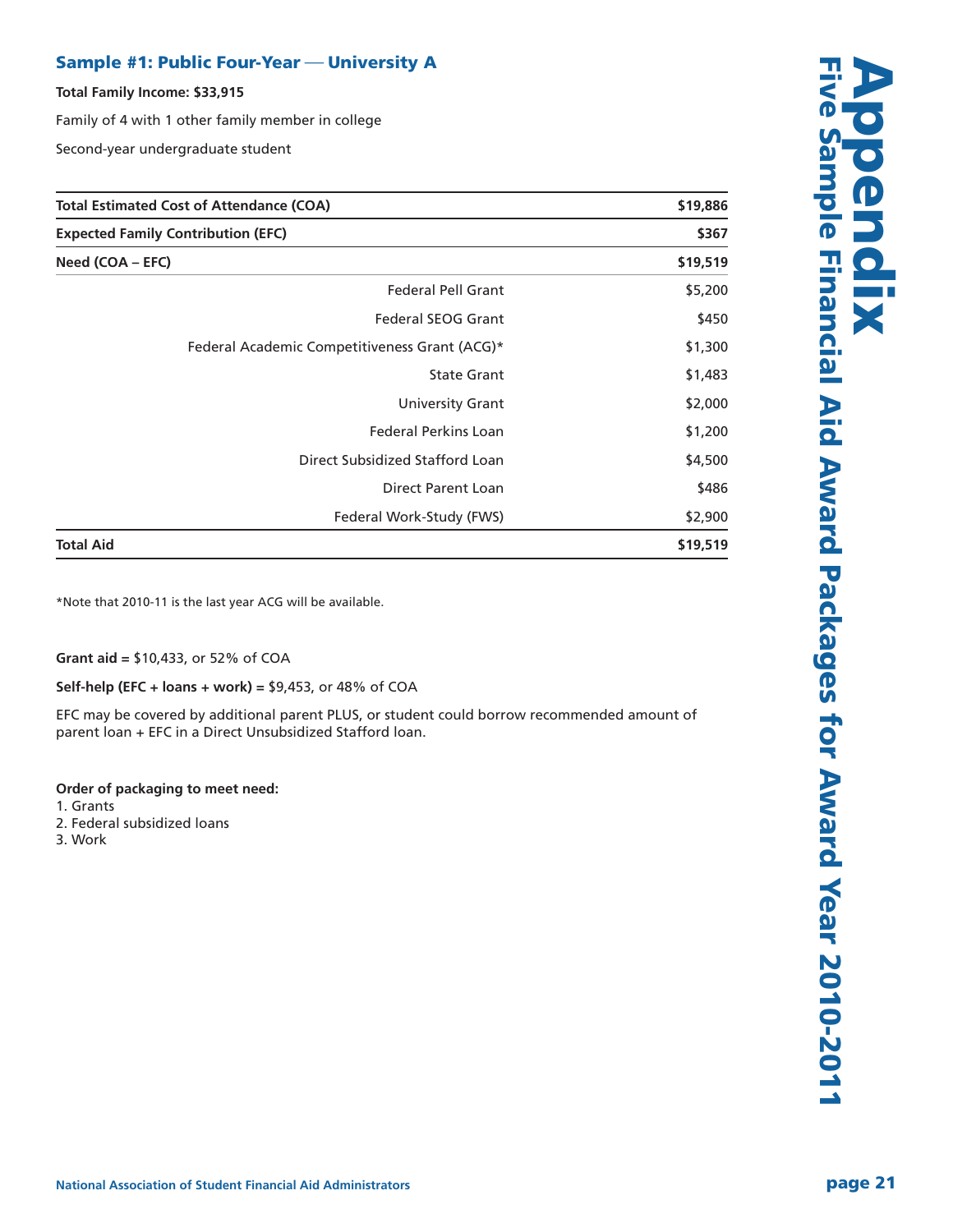#### **Sample** #2: **Public Four-Year** — University **B**

#### **Zero EFC but income above poverty line**

First-year undergraduate student

| <b>Total Estimated Cost of Attendance (COA)</b><br><b>Expected Family Contribution (EFC)</b> |                                       | \$22,550<br>\$0 |
|----------------------------------------------------------------------------------------------|---------------------------------------|-----------------|
|                                                                                              |                                       |                 |
|                                                                                              | Pell Grant                            | \$5,550         |
|                                                                                              | Academic Competitiveness Grant (ACG)* | \$750           |
|                                                                                              | <b>FSEOG</b>                          | \$300           |
|                                                                                              | <b>Institutional Grant</b>            | \$5,050         |
|                                                                                              | Federal Work-Study (FWS)              | \$3,000         |
|                                                                                              | Perkins Loan                          | \$650           |
|                                                                                              | <b>Direct Subsidized Stafford</b>     | \$3,500         |
|                                                                                              | Institutional Low Income Grant**      | \$0             |
|                                                                                              | Direct Unsubsidized Stafford          | \$2,000         |
| <b>Total Student Aid</b>                                                                     |                                       | \$20,800        |
| <b>Unmet Need</b>                                                                            |                                       | \$1,750         |

\*Note that 2010-11 is the last year ACG will be available.

\*\*Available only to zero EFC with income at or below the poverty line

**Grant aid =** \$11,650, or 52% of COA

**Self-help (EFC + loans + work + unmet need) =** \$10,900, or 48% of COA

#### **Order of packaging to meet need:**

1. Grants

2. Work

3. Federal loans (subsidized first, then unsubsidized)

4. Additional grant if student qualifies

5. PLUS or private loan recommended for unmet need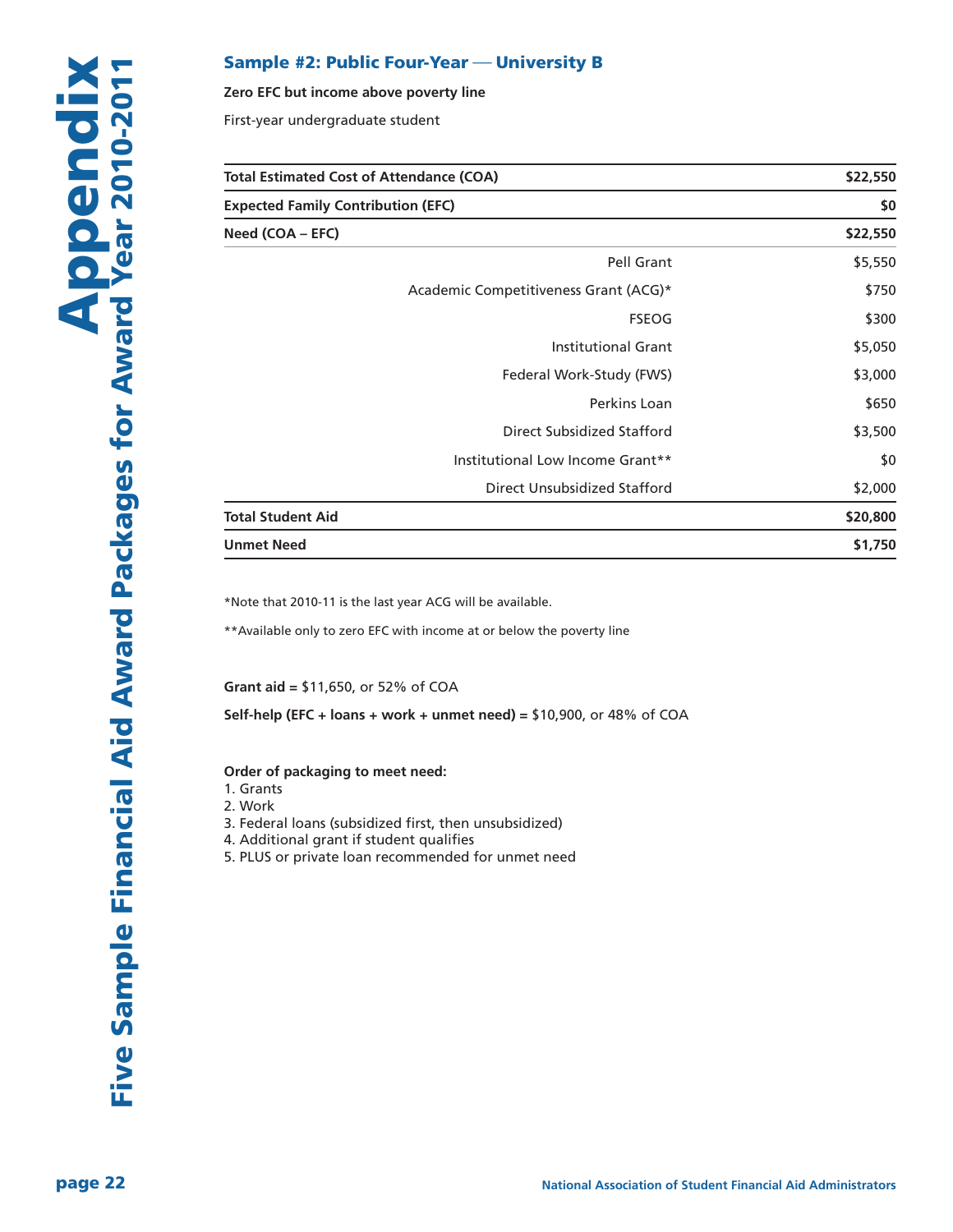# Sample #3: Private Non-profit Four-Year — College A

**To t a l F a m i l y I n c o m e = \$ 3 3 , 4 5 7**

Family of 3, 1 other family member in college

AGI = \$32,866

First-year undergraduate, living on-campus

| <b>Total Estimated Cost of Attendance (COA)</b>                                     | \$37,930<br>\$1,116<br>\$36,814 |
|-------------------------------------------------------------------------------------|---------------------------------|
| <b>Expected Family Contribution (EFC)</b>                                           |                                 |
| Need (COA – EFC)                                                                    |                                 |
| Institutional Scholarship                                                           | \$13,000                        |
| Pell Grant                                                                          | \$4,400                         |
| Academic Competitiveness Grant (ACG)*                                               | \$750                           |
| <b>FSEOG</b>                                                                        | \$1,000                         |
| Federal Work-Study (FWS)                                                            | \$2,200                         |
| Perkins Loan                                                                        | \$1,500                         |
| Federal Direct Loans (maximum \$3,500 subsidized<br>+ maximum \$2,000 unsubsidized) | \$5,500                         |
| State Merit Scholarship                                                             | \$2,374                         |
| <b>State Need-Based Grants</b>                                                      | \$4,864                         |
| <b>Total Aid</b>                                                                    | \$35,588                        |
| <b>Unmet need</b>                                                                   | \$1,226                         |

\*Note that 2010-11 is the last year ACG will be available.

**Grant aid = \$26,388, or 70% of COA** 

#### Self-help (EFC + loans + work + unmet need) =  $$11,542$ , or 30% of COA

Unmet need plus EFC may be covered by a PLUS loan.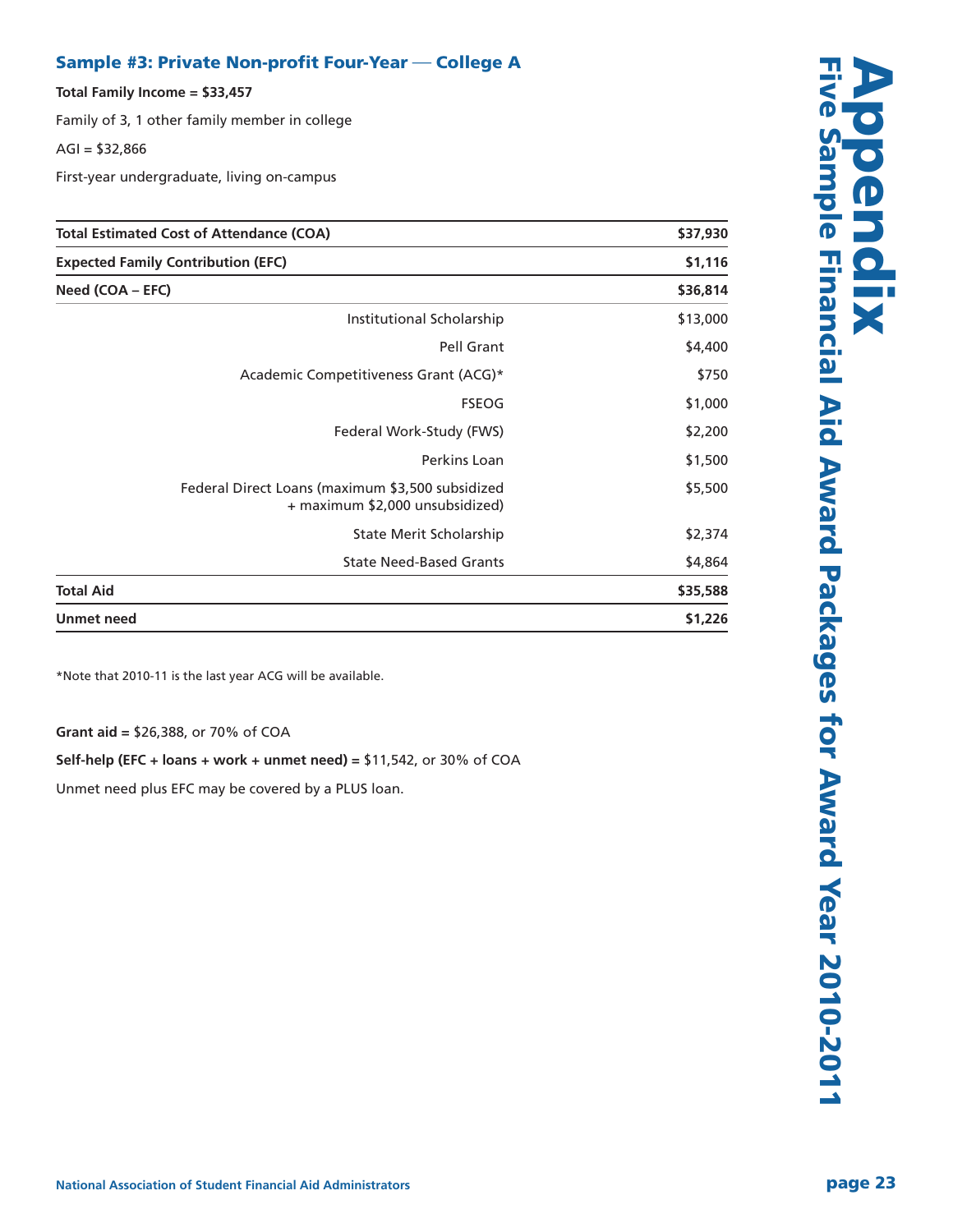#### **Sample** #4: Private Non-profit Four-Year – College B

#### **Total Family Income = \$33,457**

Family of 5, 1 other family member in college

First-year undergraduate student, living on-campus

| Total Estimated Cost of Attendance (COA)                                            | \$40,500<br>\$0 |
|-------------------------------------------------------------------------------------|-----------------|
| <b>Expected Family Contribution (EFC)</b>                                           |                 |
| Need (COA - EFC)                                                                    | \$40,500        |
| Pell Grant                                                                          | \$5,550         |
| Academic Competitiveness Grant (ACG)*                                               | \$750           |
| <b>College Grant</b>                                                                | \$15,000        |
| <b>State Grant</b>                                                                  | \$4,925         |
| Federal Direct Loans (maximum \$3,500 subsidized<br>+ maximum \$2,000 unsubsidized) | \$5,500         |
| <b>Total Aid</b>                                                                    | \$31,725        |
| <b>Unmet need</b>                                                                   | \$8,775         |

\*Note that 2010-11 is the last year ACG will be available.

**Grants =** \$26,225, or 65% of COA

#### **Self-help (EFC + loans + work + unmet need) =** \$14,275, or 35% of COA

Unmet need may be met with PLUS loans.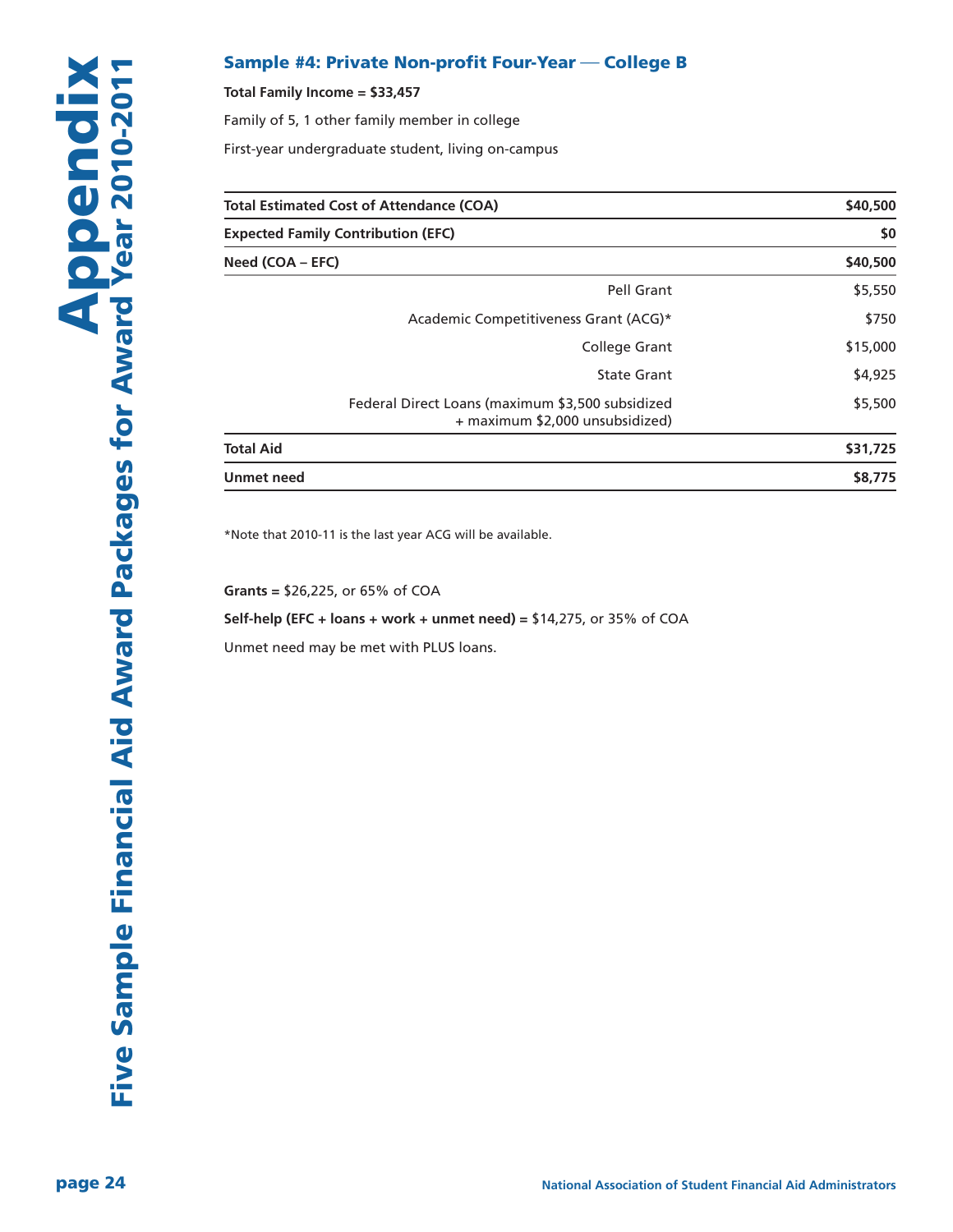# **Sample #5: Community College, Two-Year**

First-year undergraduate student, living with parents

| <b>Total Estimated Cost of Attendance (COA)</b><br><b>Expected Family Contribution (EFC)</b> |                           | \$15,240 |
|----------------------------------------------------------------------------------------------|---------------------------|----------|
|                                                                                              |                           | \$1,770  |
| Need $(COA - EFC)$                                                                           |                           | \$13,470 |
|                                                                                              | Pell Grant                | \$3,800  |
|                                                                                              | <b>FSEOG</b>              | \$500    |
|                                                                                              | State need-based grant    | \$400    |
|                                                                                              | State merit-based grant   | \$700    |
|                                                                                              | Federal Work-Study (FWS)* | \$4,000  |
|                                                                                              | Federal Subsidized Loan   | \$3,500  |
| <b>Total Student Aid</b>                                                                     |                           | \$12,900 |
| <b>Unmet need</b>                                                                            |                           | \$570    |

\* Once FWS has been fully allocated, unsubsidized loans are offered (up to \$2,000 for dependent undergraduates, or up to \$6,000 for independent undergraduates.)

Early applicants are more likely to get campus-based funds (FSEOG, FWS, Perkins loans). Later applicants generally receive Pell Grant and Direct Loans, and are more likely to need unsubsidized loans.

**Grants =** \$5,400, or 35% of COA

**Self-help aid (EFC + loans + work + unmet need) =** \$9,840, or 65% of COA.

Unmet need and EFC may be covered by Direct Unsubsidized Stafford Loan or Direct Parent PLUS Loan.